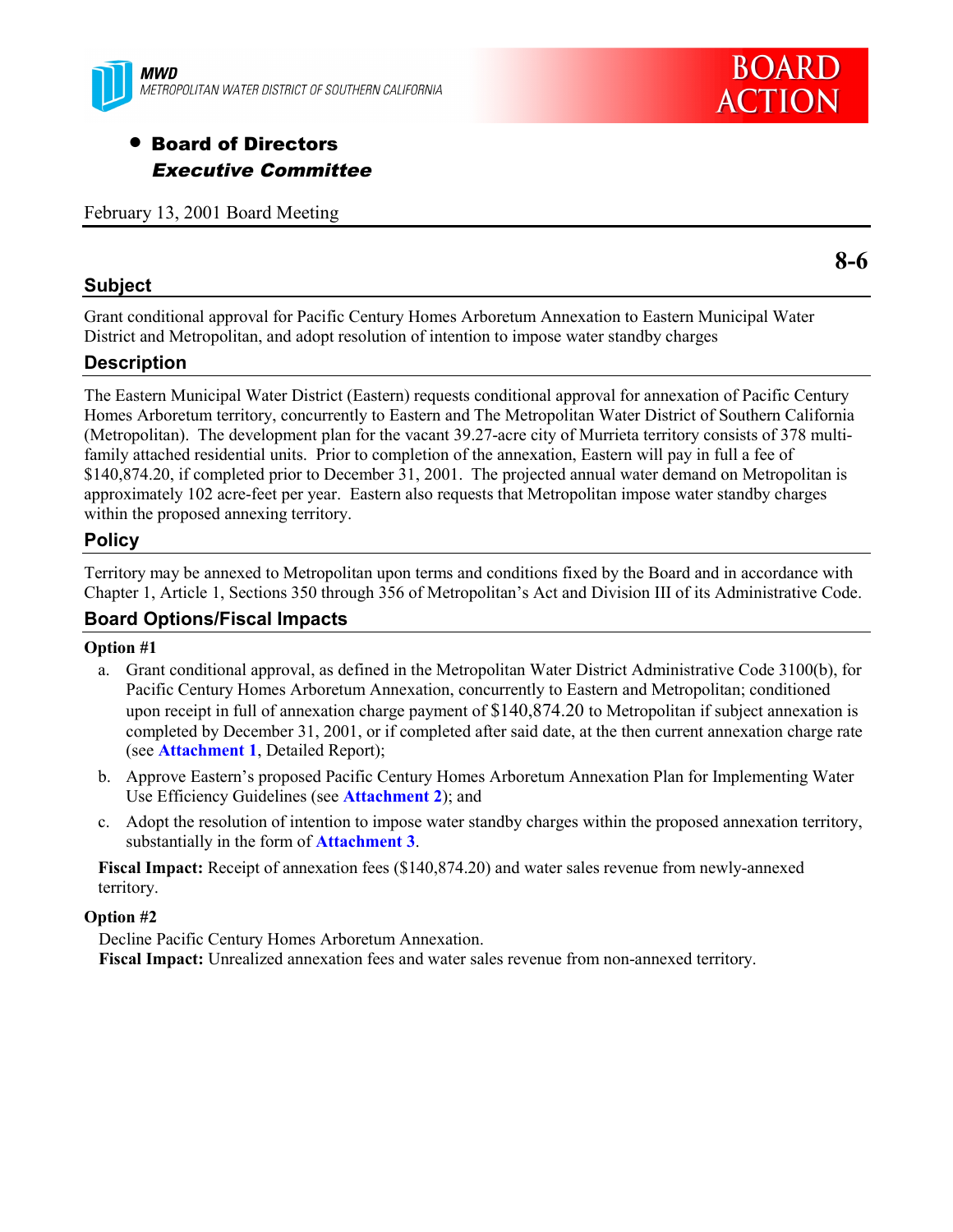# **Staff Recommendation**

Option #1

 $w$  of 1/26/2001 *Roy L. Wolfe Date*

*Manager, Corporate Resources*

TU 1/29/2001 *General Manager Date*

**Attachment 1 -- Detailed Report**

**Attachment 2 -- Plan for Implementing Water Use Efficiency Guidelines**

**Attachment 3 -- Resolution of Intention to Impose Water Standby Charge**

BLA #702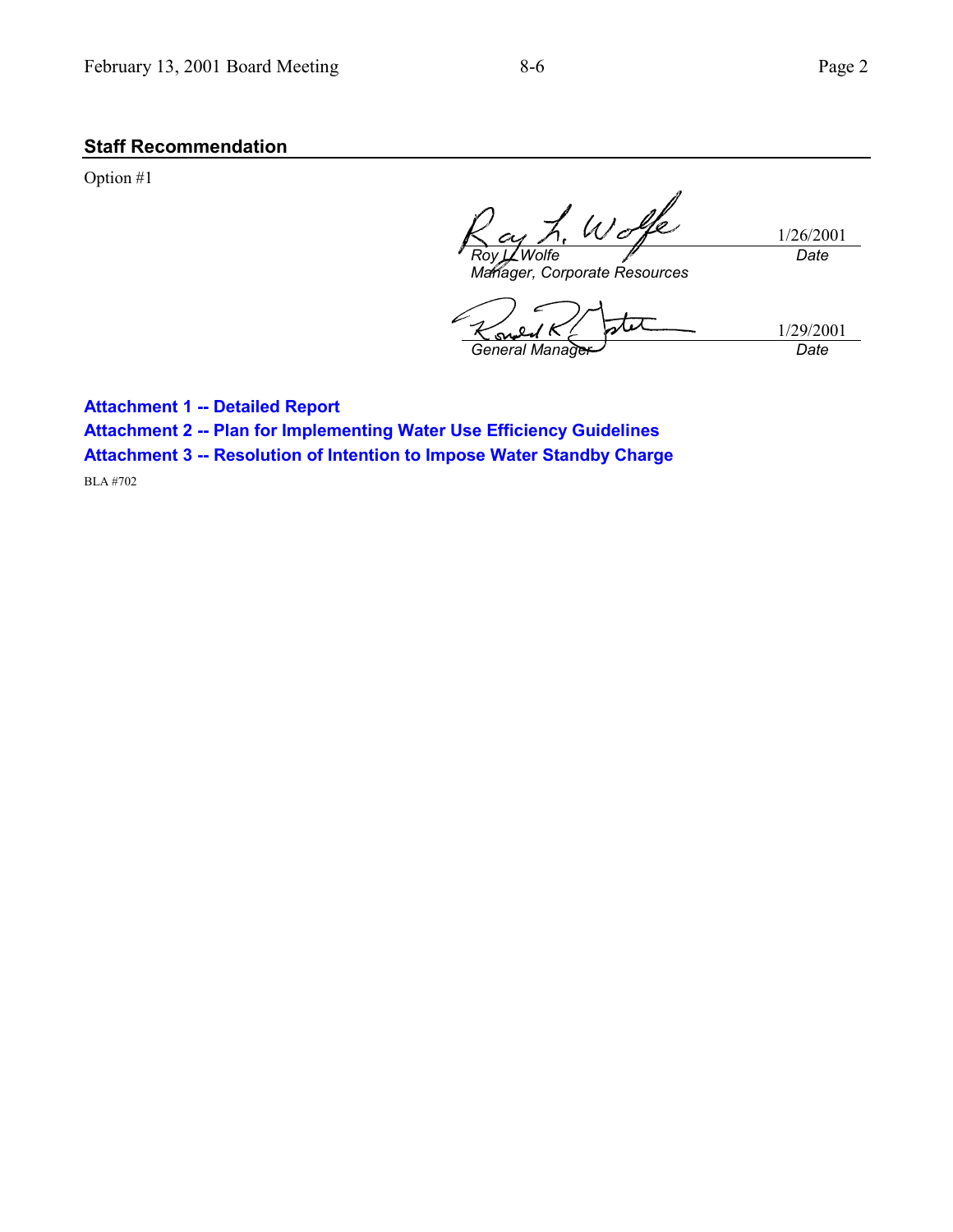## **Detailed Report – Pacific Century Homes Arboretum Annexation**

The Eastern Municipal Water District (Eastern) requested conditional (informal) approval for Pacific Century Homes Arboretum Annexation concurrently to The Metropolitan Water District of Southern California (Metropolitan) and Eastern. The subject uninhabited annexation territory, consisting of a 39.27 acre parcel of land, is within the city of Murrieta. The parcel is better shown on the attached map Exhibit B and is located east of the I-15 Freeway interchange and southeast of the intersection of Jackson Avenue and Elm Street. The parcel is currently zoned Y04 (Vacant Other). The proposed annexation is in accordance with the city of Murrieta's General Plan. The parcel is currently owned by Joseph R. and Lois F. Blake, Gerald W. Garrett, and Richard John Williams. The owners plan to develop the land into the Arboretum Project, consisting of 378 multi-family, attached residential units. The total estimated water demand for this project is 254 acre-feet per year (AFY), of which 60 percent (152 AFY) will come from Rancho California Water District local sources and the remaining portion (102 AFY) from Metropolitan through Eastern.

Pursuant to Section 3107 of Metropolitan's Administrative Code, Eastern has submitted an acceptable Plan for Implementing Water Use Efficiency Guidelines for this project **(Attachment 2)**.

This annexation is subject to the provisions of the California Environmental Quality Act (CEQA). CEQA will be complied with prior to the time that formal approval of this annexation is requested from Metropolitan. At that time, as required by CEQA, the Board will review and consider pertinent environmental documentation.

The annexation charge has been calculated pursuant to Section 3300 of Metropolitan's Administrative Code. Utilizing the current rate of \$3,460 per acre and the sum of \$5,000 for processing costs, the annexation charge is \$140,874.20, if completed by December 31, 2001. The \$5,000 processing charge has already been paid. If the annexation is completed after December 31, 2001, the annexation will be calculated based on the then current rate.

Completion of this annexation will be subject to such terms and conditions as may be fixed by the Board in granting formal consent to such annexation. Eastern has requested that Metropolitan impose water standby charges within the annexation territory at the rate of \$6.94 per acre or per parcel of less than one acre (the rate at which water standby charges are presently levied in other portions of Eastern). Under the requirements of Article XIII D of the California Constitution (Proposition 218), such charges must be treated as new assessments, subject to approval by the property owners in the area to be annexed through mailed ballot proceedings. **Attachment 3** is the form of resolution of intention to impose water standby charges, which if adopted by the Board, will authorize the Executive Secretary to mail notices to the property owners. The notices to property owners will include ballots which the property owners will be asked to mark and return. Ballots will be tabulated at a public hearing on the assessments scheduled to commence on April 10, 2001, and unless a majority of those ballots received from property owners (weighted according to the proportionate obligation of each property) protest the charges, imposition of the water standby charges in the annexed area may be considered by the Board concurrently with formal approval of annexation.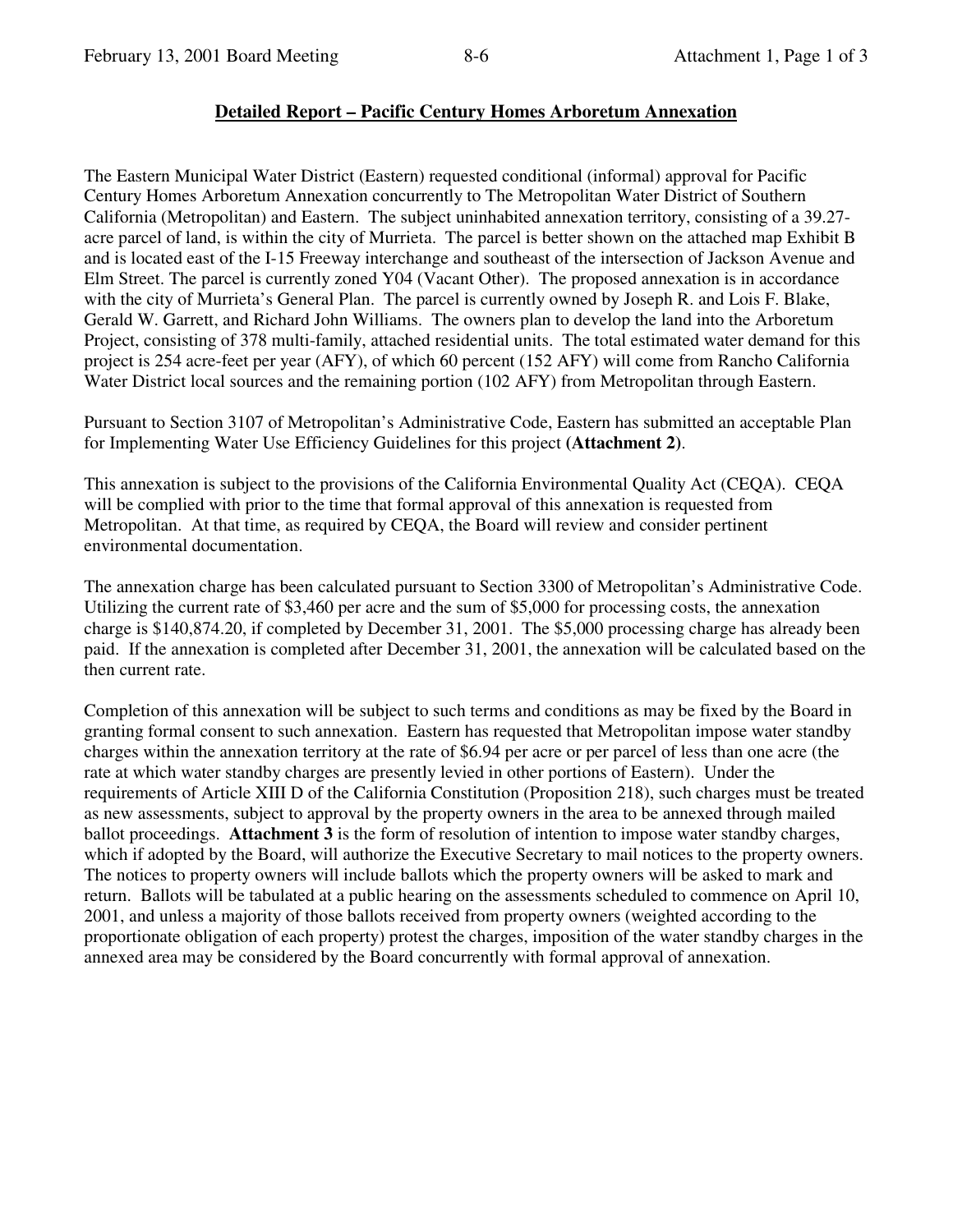

D:\55920\DWG\ANNEXATION.DWG 12/27/00 10:03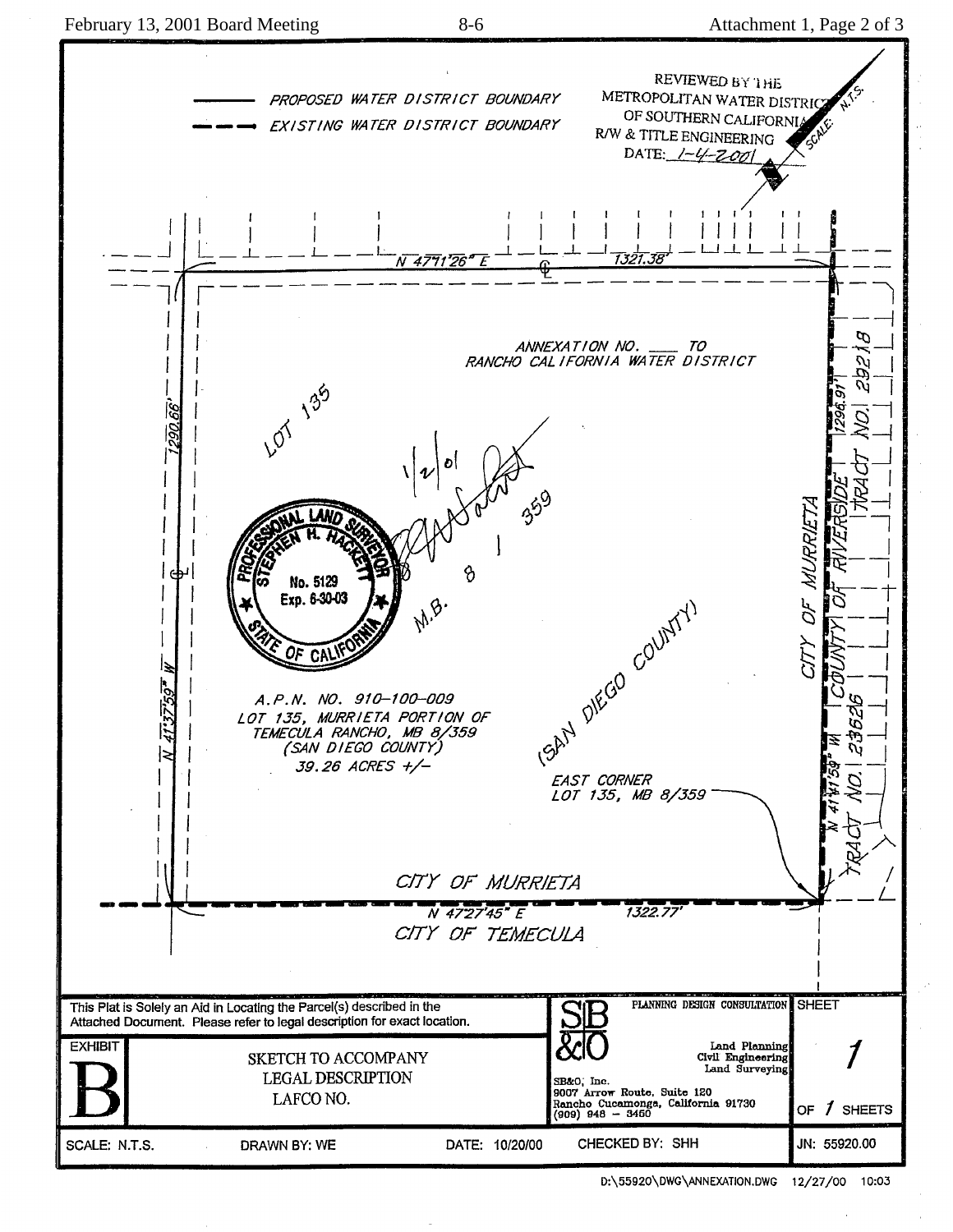#### EXHIBIT "A"

#### LEGAL DESCRIPTION

# ANNEXATION NO. \_\_\_\_ TO THE RANCHO CALIFORNIA WATER DISTRICT

LAFCO NO.  $\qquad \qquad \boxed{\qquad \qquad }$ 

IN THE CITY OF MURRIETA, COUNTY OF RIVERSIDE, STATE OF CALIFORNIA, DESCRIBED AS FOLLOWS:

LOT 135 OF MURRIETA PORTION OF TEMECULA RANCHO, AS SHOWN BY MAP OF TEMECULA LAND AND WATER COMPANY ON FILE IN BOOK 8, PAGE 359 OF MAPS, RECORDS OF SAN DIEGO COUNTY, CALIFORNIA

CONTAINS: 39.27 ACRES, MORE OR LESS.

AND AS SHOWN ON EXHIBIT 'B' ATTACHED HERETO AND MADE A PART HEREOF.

PREPARED BY ME OR UNDER MY SUPERVISION

STEPHEN H. HACKETT, PLS 5129

 $1/2/2001$ 

**DATE** 

REVIEWED BY THE METROPOLITAN WATER DISTRICT OF SOUTHERN CALIFORNIA

R/W & TITLE ENGINEERING DATE:  $[-4]$  -  $200$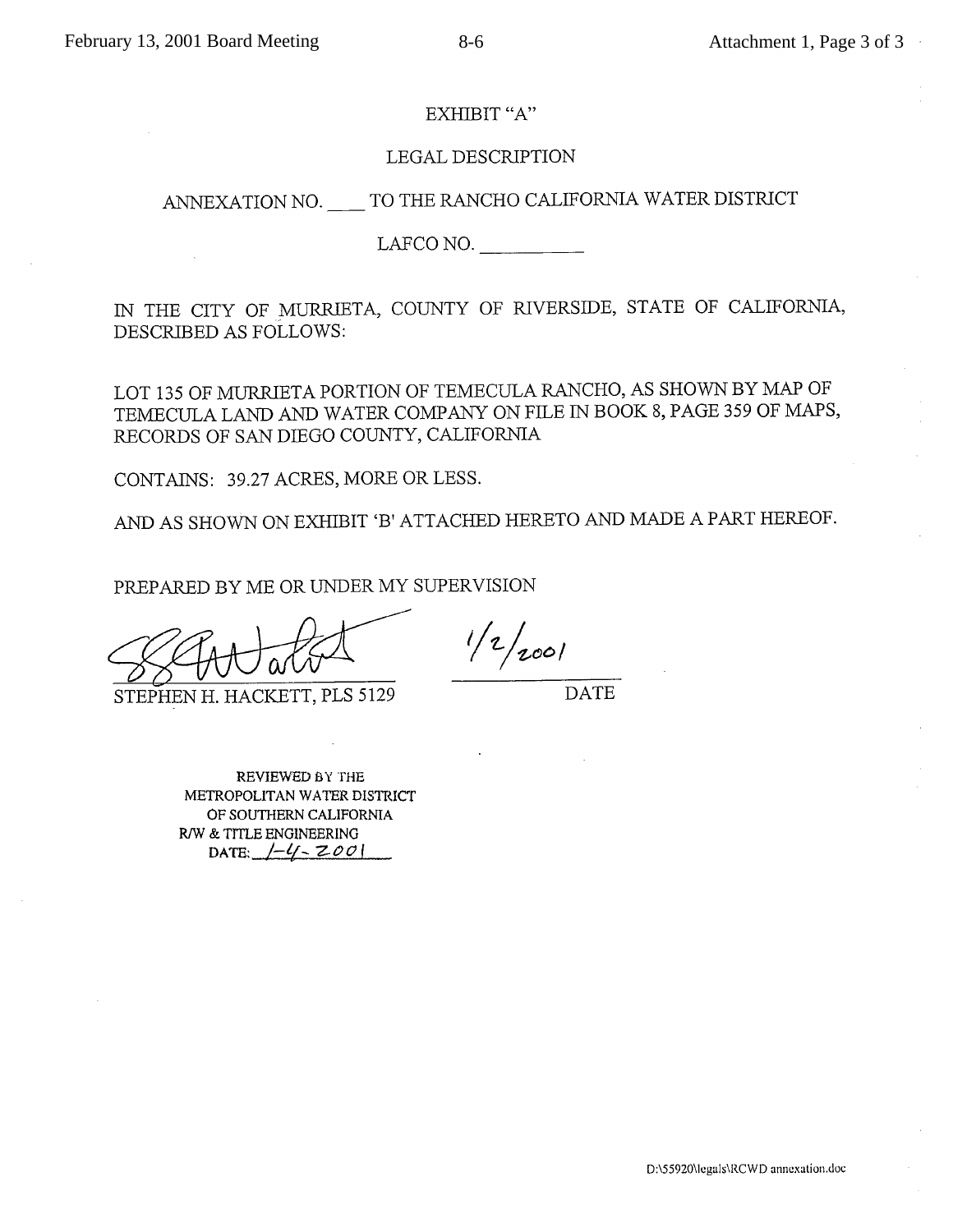#### **PLAN FOR IMPLEMENTING WATER USE EFFICIENCY GUIDELINES FORTHE EASTERN MUNICIPAL WATER DISTRICT AND RANCHO CALIFORNIA WATER DISTRICT PACIFIC CENTURY HOMES ARBORETUM ANNEXATION TO THE METROPOLITAN WATER DISTRICT OF SOUTHERN CALIFORNIA**

#### General Description of Annexing Area

The area proposed for annexation is located in the City of Murrieta and consists of forty (40) gross acres comprised of multi-family attached residential units. It is located east of the I-15 freeway interchange and southeast of the intersection of Jackson Avenue and Elm Street.

#### Description

Pacific Century Homes is planning to develop its Arboretum Project consisting of 378 multi-family attached residential units. Development plans have been submitted to the City of Murrieta for the project. It is anticipated that development will occur within the next one to five years.

#### Annual Water Use

The projected total average day demand in the annexation will be about 0.23 million gallons per day (MGD) or 254 acre-feet per year (AFY). The annexation area will receive water from Metropolitan Water District of Southern California (MWD) via a Rancho California Water District/Eastern Municipal Water District/MWD (REM) connection.

The demands on MWD will be minimized by incorporating various conservation measures discussed below in the development plan.

#### Peak Water Use

The projected maximum day demand in the annexation area is estimated to be about 567,000 gallons, based on a peaking factor of 2.5 times the average daily demand. The maximum demand on MWD will be minimized with the operation of local Rancho California Water District (RCWD) storage facilities.

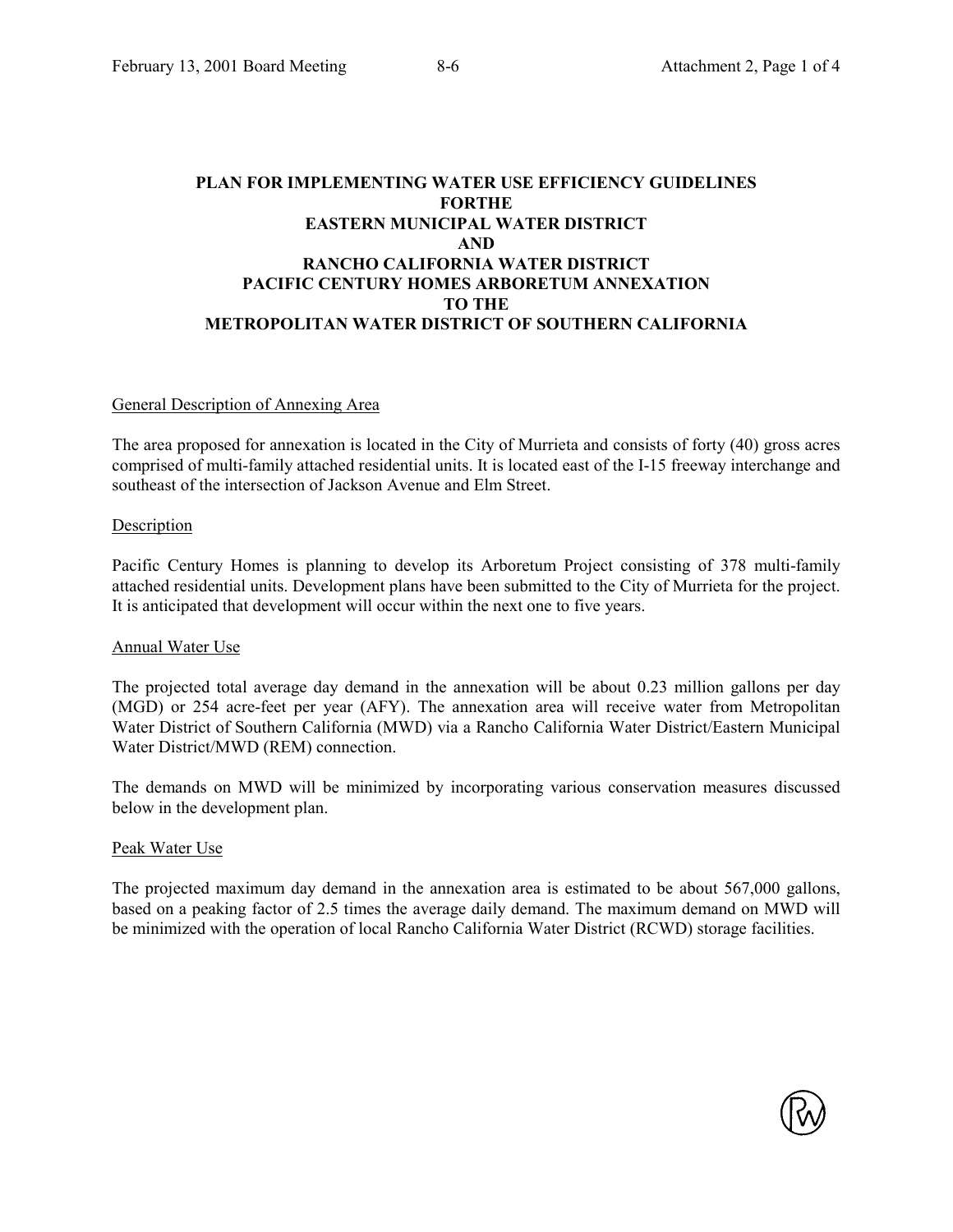**Water Use Efficiency Guideline Plans December 2000 Page three**

#### Recycled Wastewater

RCWD has a program to promote the use of recycled water. At the present time, RCWD produces approximately 1,600 AFY of recycled water. This is sold for agricultural, landscaping, and golf course irrigation. Additional uses are planned as the recycled water distribution system is expanded. Landscaped areas exceeding one acre will be irrigated with recycled water or other non-potable supplies when available. If applicable, and to the extent practicable, recycled wastewater or other non-potable supplies will be used for industrial processes. If such supplies do not presently exist, a dual distribution system shall be constructed to accommodate such supplies when they become available and construction is economically feasible.

RCWD locally produces approximately 60% of its potable water needs from two large aquifers underlying its boundaries. In an effort to protect these basins, RCWD only allows the use of reclaimed water in areas where the ground water basin will not be degraded by the use of reclaimed water. RCWD has adopted a *Water Resource Master Plan* and a *Water Reclamation Master Plan* to facilitate staff and the public to identify the areas of use for reclaimed water and to promote/require its use.

The proposed development consists of high-density residential property. The area in which this property is located is within a basin that will allow the use of reclaimed water. The site is located approximately two miles from existing RCWD reclaimed water facilities.

### Best Management Practices

To the extent practical to do so and within the units of its authority and jurisdiction, RCWD intends to comply with the Urban Conservation Best Management Practices attached hereto as Exhibit "A."

RCWD's water conservation program was established by Ordinance No. 91-2-3 in order to meet the RCWD water demands in case of a long-term drought and to maximize RCWD resources. As stated in the above section, RCWD has adopted a *Water Resource Master Plan* and a *Water Reclamation Master Plan.* The District has also adopted a *Water Facility Master Plan.* This master plan will develop RCWD's strategy to meet its future needs. At least one model home constructed in each new development within the annexed area will demonstrate a water-conserving landscape.

By utilizing the above-referenced master plans along with the enforcement of local water conservation codes, RCWD's water conservation program will provide Urban Conservation Best Management Practices throughout its service area.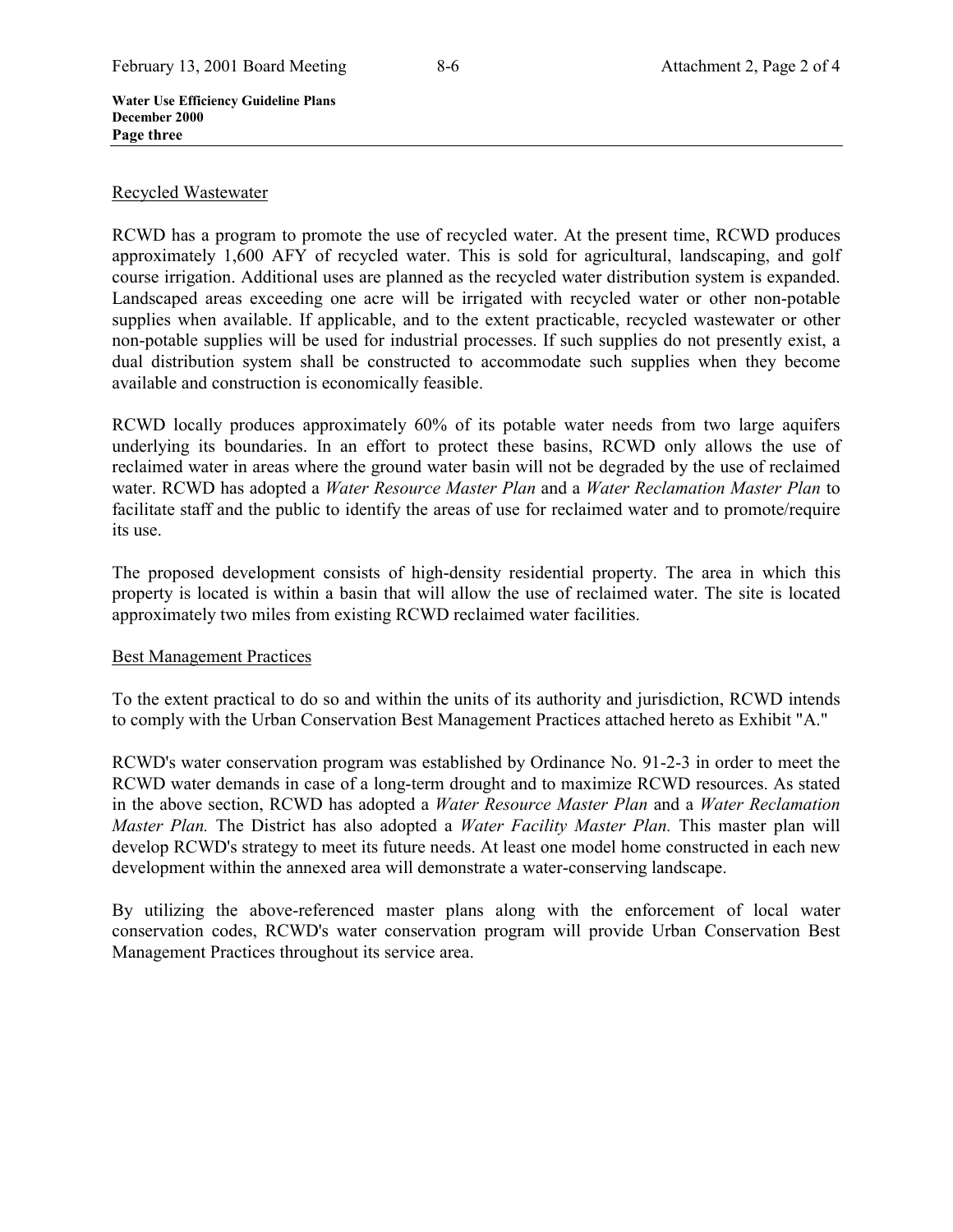**Water Use Efficiency Guideline Plans December 2000 Page three**

#### Interruption of Service

Through the use of local storage and groundwater well production, RCWD is able to sustain a seven-day interruption in service from MWD.

#### Compliance

To the extent practicable, the following Agencies and property owners will assure compliance with the provisions of MWD's Water Use Efficiency Guidelines as indicated in MWD's Administrative Code Section 3107 and shall report to MWD regarding such compliance.

# **EASTERN MUNICIPAL WATER DISTRICT**

Date: 1 Bottom B. Brudin, General Manager Date: 1 2000

# **RANCHO CALIFORNIA WATER DISTRICT**

By: Column Common Date: Dec 7, 2000

# **PACIFIC CENTURY HOMES**

By: *Apple to the community of the Case of Neil D.* Gascon, President

#### 00\LW:inc070\F202X\Prqject No.

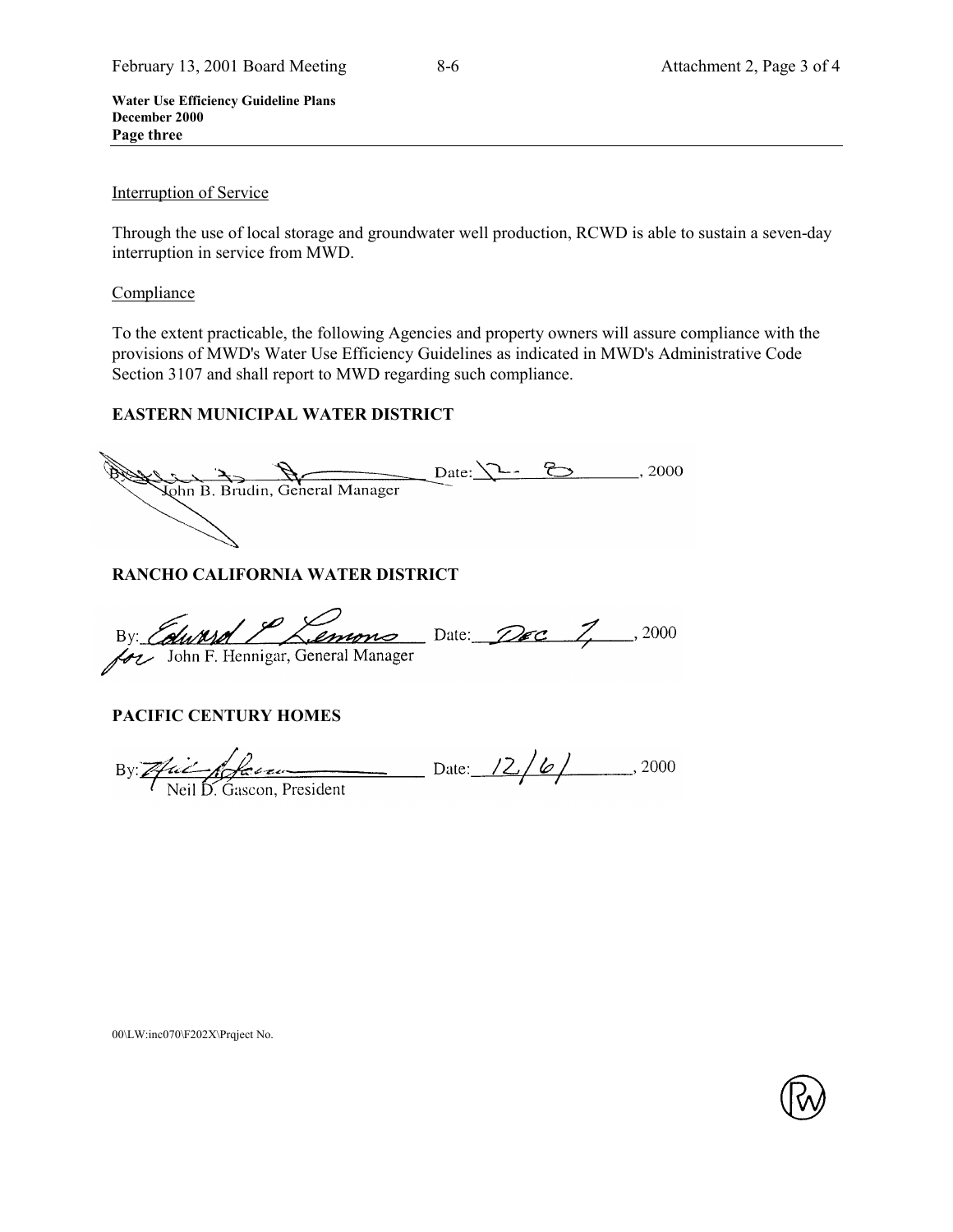# EXHIBIT "A"

# URBAN CONSERVATION BEST MANAGEMENT PRACTICES

- 1. Water Survey Programs for Single-Family Residential and Multi-Family Residential Customers
- 2. Residential Plumbing Retrofit
- 3. System Water Audits, Leak Detection, and Repair
- 4. Metering and Commodity Rates for all New Connections and Retrofit of Existing Connections
- 5. Large Landscape Conservation Programs and Incentives
- 6. High-Efficiency Washing Machine Rebate Programs
- 7. Public Information Programs
- 8. School Education Programs
- 9. Conservation Programs for Commercial, Industrial, and Institutional Accounts
- 10. Wholesale Agency Assistance Programs
- 11. Conservation Pricing
- 12. Conservation Coordinator
- 13. Water Waste Prohibition
- 14. Residential Ultra Low-Flow Toilet Replacement Programs

00\LW:mc070-1\F202X\AX071

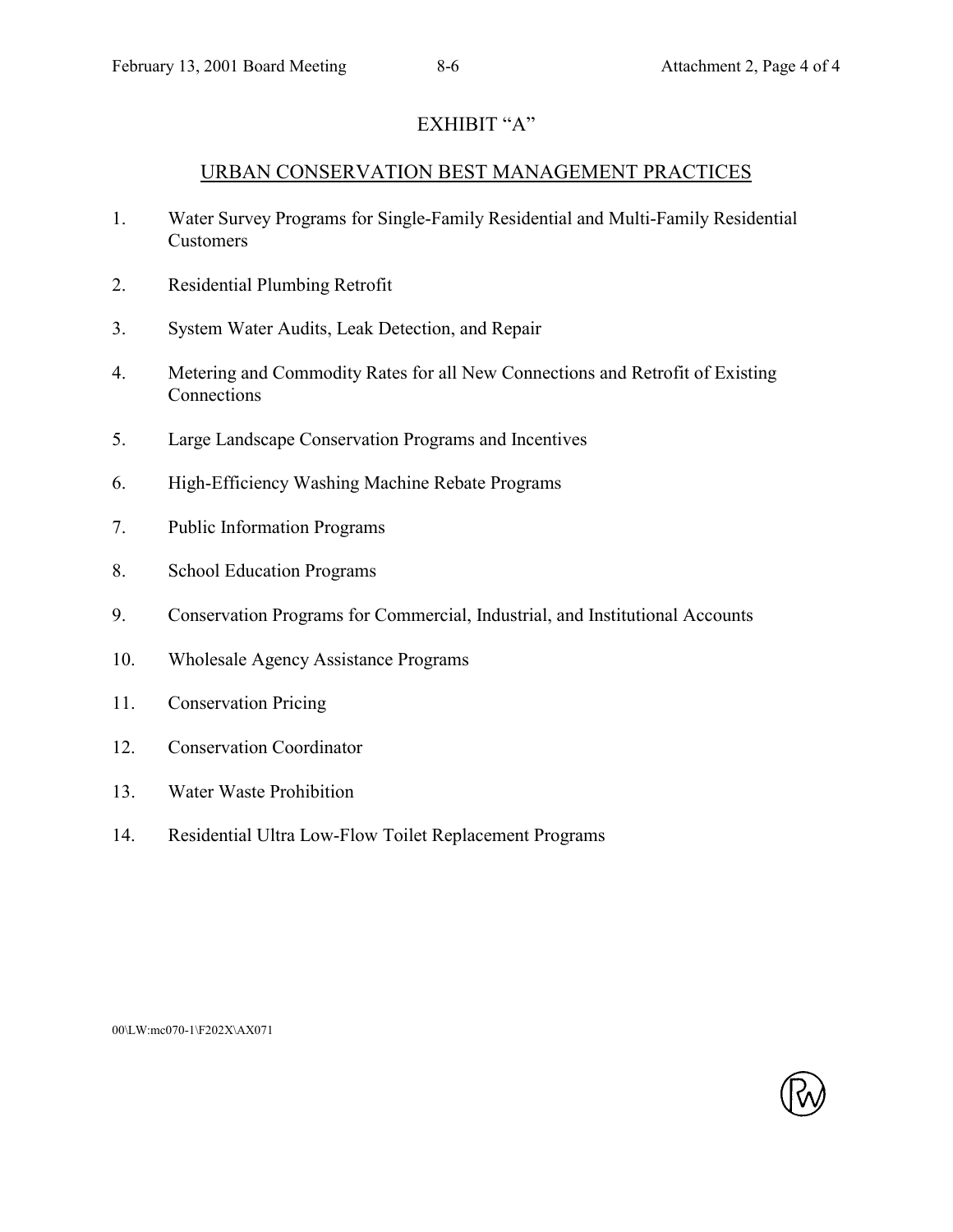$\overline{a}$ 

#### THE METROPOLITAN WATER DISTRICT OF SOUTHERN CALIFORNIA

#### RESOLUTION \_\_\_\_\_

# **RESOLUTION OF THE BOARD OF DIRECTORS OF THE METROPOLITAN WATER DISTRICT OF SOUTHERN CALIFORNIA GIVING NOTICE OF INTENTION TO IMPOSE WATER STANDBY CHARGES CONTINGENT UPON ANNEXATION** l

WHEREAS, at the meeting of the Board of Directors ("Board") of The Metropolitan Water District of Southern California ("Metropolitan") on December 14, 1993, the Board approved the rate structure and additional revenue sources described in the Board letter on the Financial Structure Study, dated December 1, 1993, including a readiness-to-serve charge;

WHEREAS, pursuant to Section 134.5 of the Metropolitan Water District Act (the "Act"), a readiness-to-serve charge may be collected as an availability service charge from the member public agencies within Metropolitan, or may be imposed as a water standby charge against individual parcels within Metropolitan;

WHEREAS, under the Act, the water standby charge may be imposed on each acre of land or each parcel of land less than an acre within Metropolitan to which water is made available for any purpose by Metropolitan, whether the water is actually used or not;

WHEREAS, certain member public agencies of Metropolitan including the Eastern Municipal Water District ("Eastern") have requested the option to provide collection of all or a portion of their readiness-to-serve charge obligation through a Metropolitan water standby charge imposed on parcels within those member agencies;

WHEREAS, the owners of the parcels identified in the attached Engineer's Report, dated December 2000 (the "Engineer's Report") have applied for annexation into Eastern and Metropolitan;

WHEREAS, upon annexation, Metropolitan water will be available to such properties and such parcels will receive the benefit of the projects provided in part with proceeds of Metropolitan water standby charges, as described in the Engineer's Report; and

WHEREAS, Eastern has requested that Metropolitan impose water standby charges on such properties at the rate specified in the Engineer's Report and provided herein, following annexation of such properties into Metropolitan;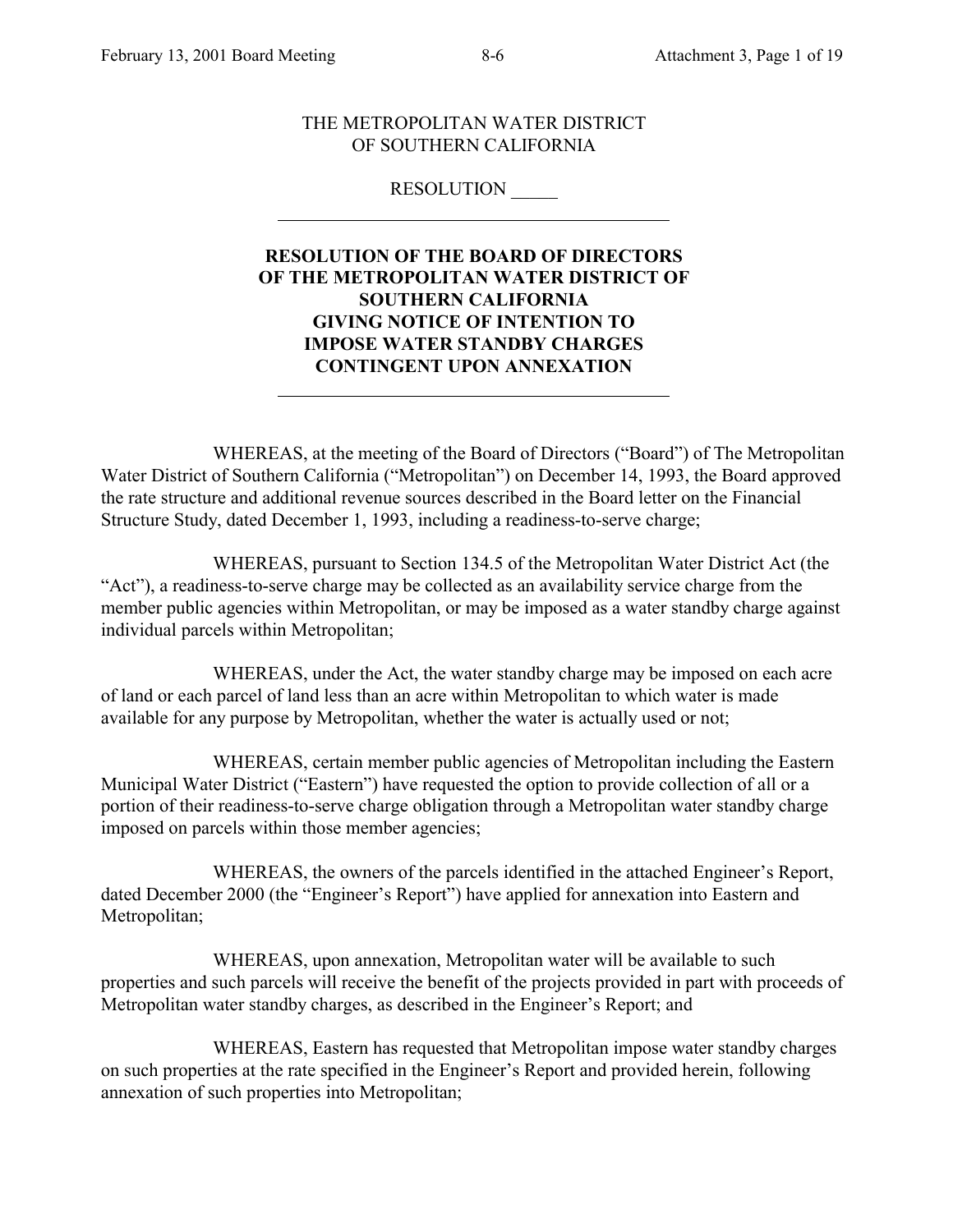NOW THEREFORE, the Board of Directors of The Metropolitan Water District of Southern California does hereby resolve, determine and order as follows:

**Section 1.** That notice is hereby given to the public and to each member public agency of The Metropolitan Water District of Southern California of the intention of Metropolitan's Board to consider and take action at its regular meeting to be held on April 10, 2001, or such other date as the Board shall determine, on the General Manager's recommendation to impose a water standby charge for fiscal year 2000-2001 on the properties described in the Engineer's Report attached hereto as Attachment "A" and incorporated herein by reference. A registered professional engineer certified by the state of California prepared the Engineer's Report.

**Section 2**. That the proposed water standby charge per acre of land, or per parcel of land less than an acre, as shown in the Engineer's Report, shall be \$6.94, which is equal to the amount of Metropolitan's existing standby charge on other properties located within the territory of Eastern. The Engineer's Report separates the special benefits from the general benefits and identifies each of the parcels on which a special benefit is conferred. No charge on any parcel shall exceed the reasonable cost of the proportional special benefit conferred on that parcel.

**Section 3**. That the proposed water standby charge, if imposed following completion of the proposed Pacific Century Homes Arboretum Annexation, shall be collected on the tax rolls, together with the *ad valorem* property taxes which are levied by Metropolitan for the payment of pre-1978 voter-approved indebtedness, or at Metropolitan's election may be billed directly to the property owners. Any amounts so collected shall be applied as a credit against Eastern's obligation to pay its readiness-to-serve charge. After such member agency's readiness-toserve charge allocation is fully satisfied, any additional collections shall be credited to other outstanding obligations of such member agency to Metropolitan or future readiness-to-serve obligations of such agency.

**Section 4**. That the Executive Secretary is hereby directed to provide written notice of the proposed water standby charge by mail to the record owner of each property identified in the Engineer's Report not less than 45 days prior to the date of the public hearing identified in Section 5. Each notice shall be given in accordance with the requirements of Article XIII D, Section 4, of the California Constitution, and shall be in a form approved by the General Counsel. Each notice shall include an assessment ballot whereby the owner may indicate his or her name, reasonable identification of his or her parcel, and his or her support for or opposition to the proposed water standby charge. Each notice shall also include a description of the procedures for the completion, return and tabulation of ballots, which shall be in a form approved by the General Counsel.

**Section 5.** That the Board will meet in regular session at its meeting on April 10, 2001, or such other date as the Board shall determine, to hold a public protest hearing at which interested parties may present their views regarding the proposed water standby charges and the Engineer's Report. All written protests and comments presented at the hearings or received by the Executive Secretary on or before the conclusion of the public hearing which contain a description sufficient to identify the land owned by the landowners will be given due consideration by the Board before its final action on the proposed water standby charge, and all assessment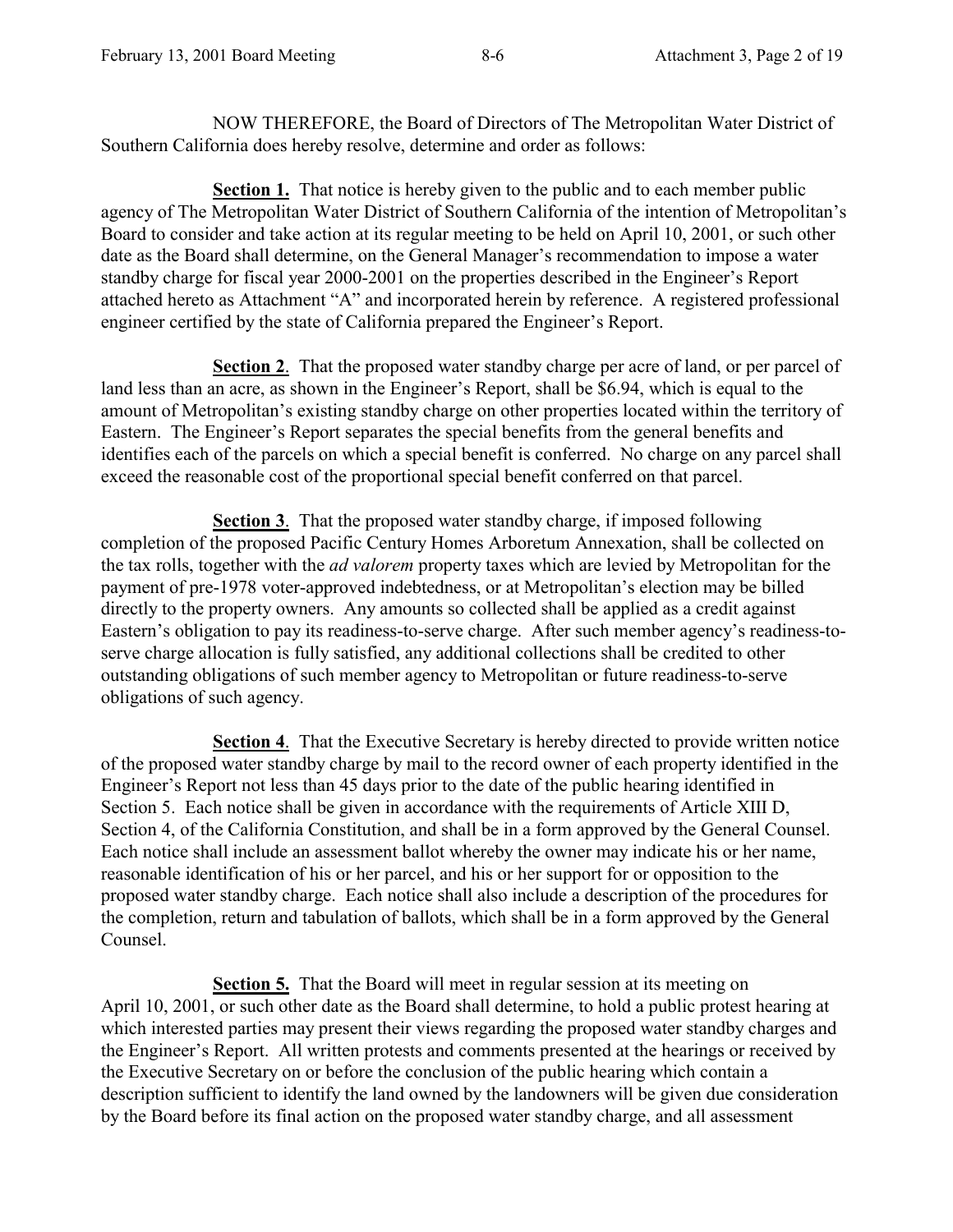ballots will be tabulated. If, upon the conclusion of the hearing, ballots submitted in opposition to the water standby charge (weighted according to the proportionate financial obligation of the affected property) exceed the ballots submitted in favor of the water standby charge, the water standby charge shall not be imposed.

**Section 6.** That imposition of the proposed water standby charges, if authorized by the Board following the public protest hearing, will be contingent upon completion of the concurrent annexation of the Pacific Century Homes Arboretum Annexation to Metropolitan and Eastern. If water standby charges are approved and such annexation is not completed in time to permit imposition of standby charges for fiscal year 2000-2001, Metropolitan may levy standby charges at the rate stated in this Resolution beginning in a subsequent fiscal year.

**Section 7.** That in the event that the water standby charge, or any portion thereof, is determined to be an unauthorized or invalid fee, charge or assessment by a final judgment in any proceeding at law or in equity, which judgment is not subject to appeal, or if the collection of the water standby charge shall be permanently enjoined and appeals of such injunction have been declined or exhausted, or if Metropolitan shall determine to rescind or revoke the water standby charge, then no further standby charge shall be collected within the territory described in the Engineer's Report and Eastern shall pay its readiness-to-serve charge obligation to Metropolitan in full, as if imposition of such water standby charges had never been sought.

**Section 8.** That this Board finds that the proposed water standby charges provided in this Resolution are exempt from the provisions of the California Environmental Quality Act (CEQA) under State CEQA Guidelines 15378(b)(4) since they constitute the creation of government funding mechanisms which do not involve commitment to any specific project which may result in a potentially significant physical impact on the environment.

**Section 9.** That the General Manager is hereby authorized and directed to take all necessary action to satisfy relevant statutes requiring notice by mailing or by publication.

I HEREBY CERTIFY that the foregoing is a full, true and correct copy of a Resolution adopted by the Board of Directors of The Metropolitan Water District of Southern California, at its meeting held on February 13, 2001.

 $\overline{a}$ 

 Executive Secretary The Metropolitan Water District of Southern California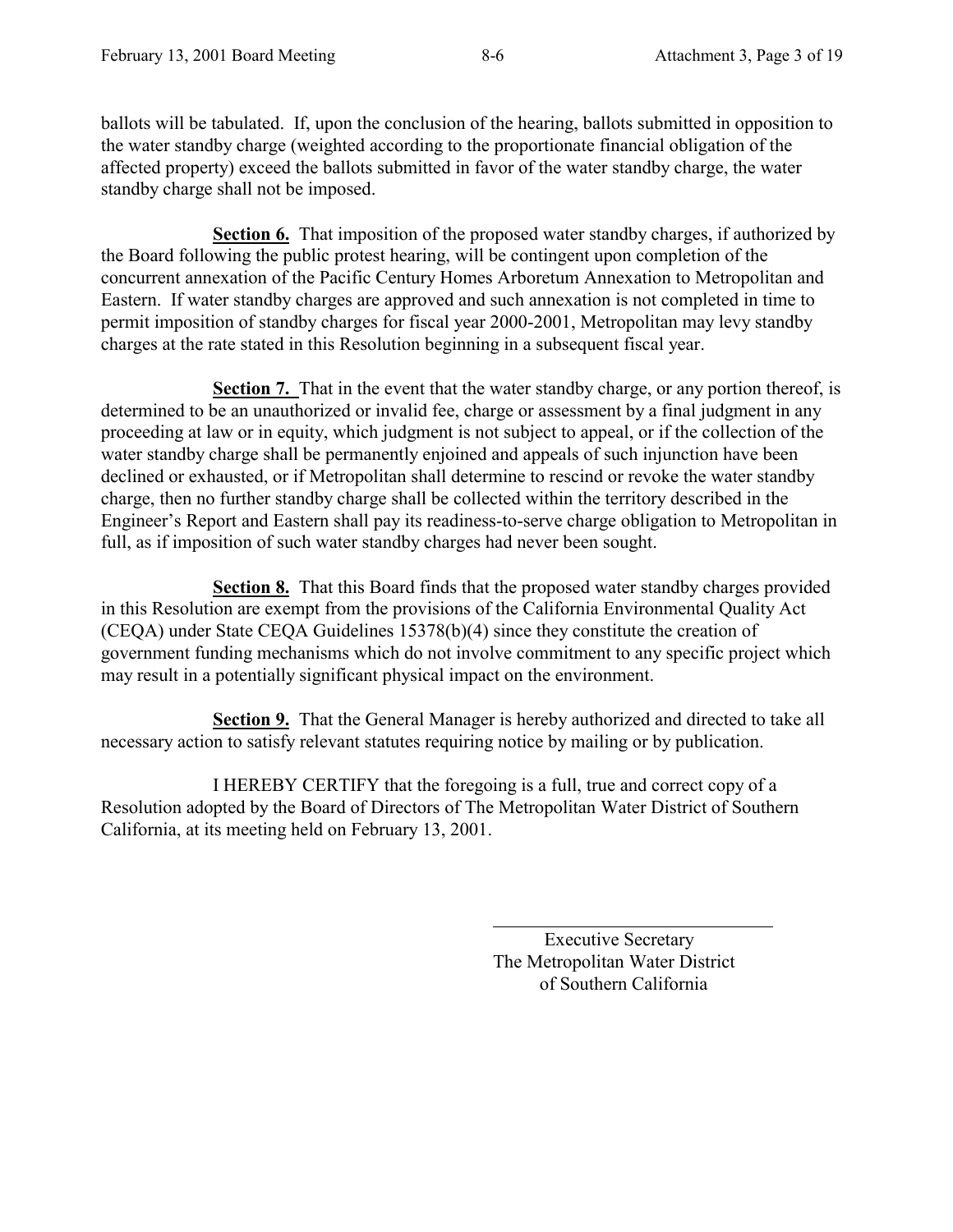#### **Attachment 1 to Resolution of Intention to Impose Standby Charges**

## **THE METROPOLITAN WATER DISTRICT OF SOUTHERN CALIFORNIA ENGINEER'S REPORT**

# **PROPOSED PROGRAM TO LEVY STANDBY CHARGES, EASTERN MUNICIPAL WATER DISTRICT PACIFIC CENTURY HOMES ANNEXATION**

#### **December 2000**

### **BACKGROUND**

The Metropolitan Water District of Southern California (Metropolitan) is a public agency with a primary purpose to provide imported water supply for domestic and municipal uses at wholesale rates to its member public agencies. More than 16 million people reside within Metropolitan's service area, which is comprised of 5,168 square miles and includes portions of the six counties of Los Angeles, Orange, Riverside, San Bernardino, San Diego and Ventura. Currently, Metropolitan provides over 50 percent of the water used within its service area.

#### **REPORT PURPOSES**

As part of its role as an imported water supplier, Metropolitan builds capital facilities and implements water management programs which ensure reliable water supplies throughout its service area. The purpose of this report is to: (1) identify and describe those facilities and programs which will be financed in part by Metropolitan's readiness-to-serve (RTS) charge, including a request by Eastern Municipal Water District (Eastern) to collect a portion of its RTS obligation through the levy of Metropolitan's water standby charge, and (2) describe the method and basis for levying Metropolitan's standby charge on benefiting properties for those agencies electing to collect a portion of their RTS obligations through Metropolitan's standby charge.

Metropolitan levies the RTS charge on its member agencies to recover a portion of the debt service on bonds issued to finance capital facilities needed to meet existing demands on Metropolitan's system. The standby charge is levied on parcels of land within certain of Metropolitan's member agencies, including Eastern, as a method of collecting part or all of a member agency's RTS charge obligation. The RTS charge will partially pay for the capital facilities and programs described in this report. The standby charge, if levied, will be utilized solely for capital payments and debt service on the capital facilities identified in this report.

The properties identified in this report have applied for annexation into Metropolitan. Consent by the property owners to Metropolitan's levying of an annual water standby charge in the amount of \$6.94 per acre, or \$6.94 per parcel of less than one acre, is a condition to annexation of these properties into Eastern and Metropolitan.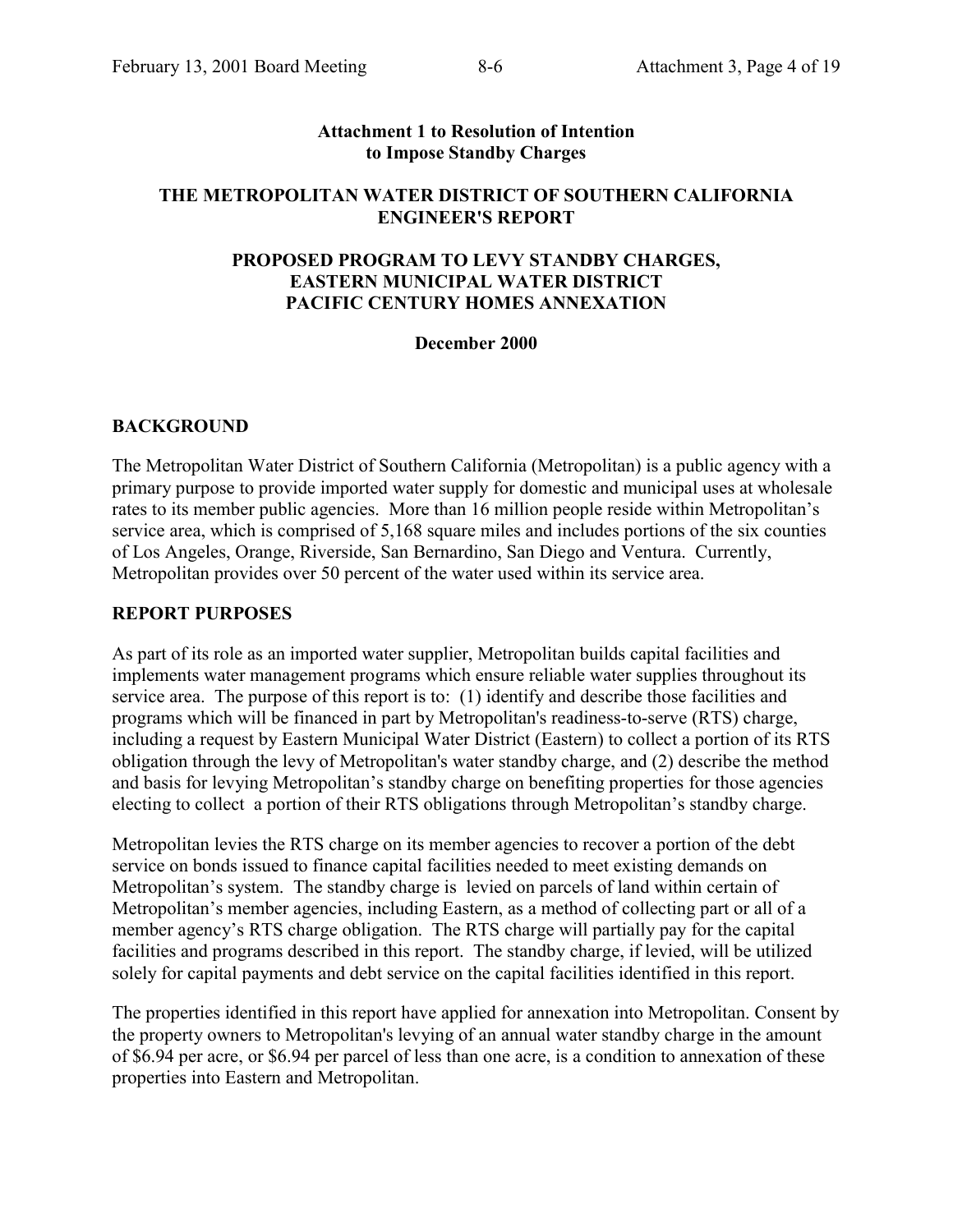# **METROPOLITAN'S RESPONSE TO GROWING WATER DEMANDS**

To respond to growing demands for water, Metropolitan and its member agencies collectively examined the available local and imported resource options in order to develop a least-cost plan that meets the reliability and quality needs of the region. The product of this intensive effort was an Integrated Resources Plan (IRP) for achieving a reliable and affordable water supply for Southern California. The major objective of the IRP was to develop a comprehensive water resources plan that ensures: (1) reliability, (2) affordability, (3) water quality, (4) diversity of supply, and (5) adaptability for the region, while recognizing the environmental, institutional, and political constraints to resource development.

In response to the IRP, Metropolitan continues to identify and develop additional water supplies to maintain the reliability of its water supply and delivery system to meet the needs of existing and potential consumers within its service area. These efforts include the construction of capital facilities and implementation of water management programs.

# **Capital Facilities**

The capital facilities include the State Water Project (SWP), the Diamond Valley Reservoir Project, and additional distribution system improvements. These local and system-wide capital projects will directly increase the reliable delivery of water supplies throughout Metropolitan's service area. Table A shows the potential benefits (as measured by Metropolitan's anticipated expenditures for these projects and programs in FY 2000-2001**)** associated with capital projects and programs.

# State Water Project (SWP)

In 1960, Metropolitan contracted with the California Department of Water Resources (DWR) to receive SWP supplies. Under this contract Metropolitan pays allocable portions of the construction and operation and maintenance costs of the system through at least the year 2035, regardless of the amount of SWP water Metropolitan takes. Metropolitan is entitled to over 2 million acre-feet of the total SWP entitlements of 4.2 million acre-feet.

All Metropolitan member agencies benefit from the SWP supplies, which are distributed to existing consumers and are available to potential consumers throughout Metropolitan's service area. The potential benefit of the SWP in FY 2000-2001 is shown in Table A.

# Diamond Valley Lake (DVL)

Diamond Valley Lake is designed to ensure reliable water supplies to Metropolitan's customers throughout the service area. The DVL will provide 800,000 acre-feet of storage capacity for water from the Colorado River Aqueduct and SWP. The stored water provides a reserve against shortages when supply sources are limited or disrupted. The DVL also preserves Metropolitan's capability to deliver water during scheduled maintenance periods, when conveyance facilities must be removed from service for rehabilitation, repair, or maintenance. The potential benefit of the DVL in FY 2000-2001 is shown in Table A.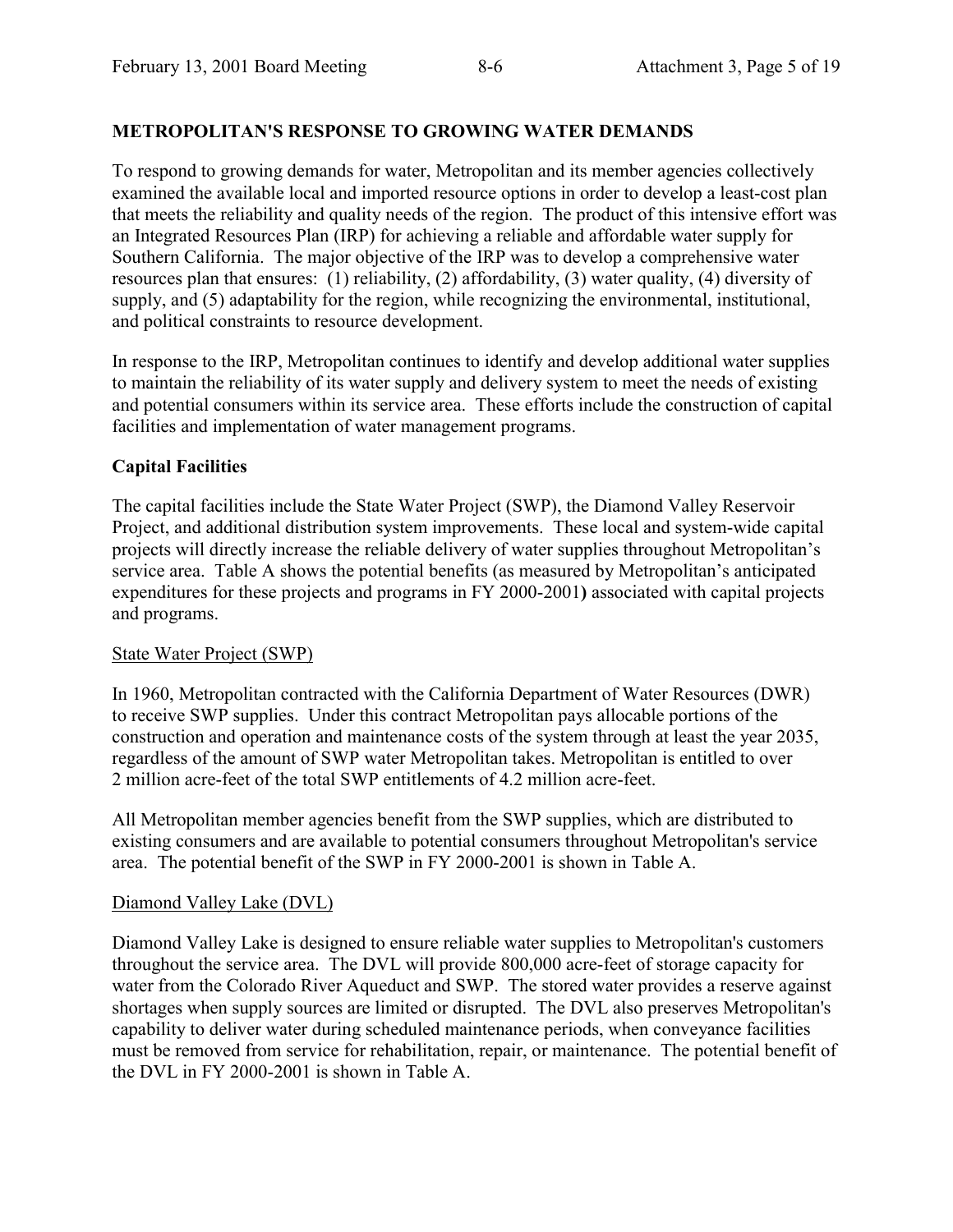# **Distribution System Improvements**

Metropolitan has an ongoing commitment, through physical system improvements, to maintain the reliable delivery of water throughout the entire service area. System improvement projects include the addition of conveyance capacity, the provision of alternative system delivery capacity, and the enhancement of system operations. System improvements also include projects to upgrade obsolete facilities or equipment, or to rehabilitate or replace spent facilities or equipment. These projects are needed to enhance system operations, comply with new regulations, and maintain a reliable distribution system. A list of distribution system improvement projects is given in Table C.

# **Water Management Programs**

Water management programs to be financed in part by the RTS charge or the standby charge include Metropolitan's financial support of local recycling, groundwater recovery and conservation programs conducted by local agencies. The water management programs provide new water supplies which help defer the need for additional imported water supply infrastructure, including conveyance, storage, distribution and treatment facilities. A summary of the estimated benefits of the capital facilities and water management programs is shown in Table A.

# Local Resources Program

In 1998, Metropolitan's Board adopted the new Local Resources Program (LRP) with the goal of developing local water resources in a cost efficient manner. Financial incentives of up to \$250 per acre-foot are provided to member agency-sponsored projects that best help the region achieve its local resource production goals of restoring degraded groundwater resources for potable use and developing recycled supplies. In both instances, the programs provide new local water supplies and help defer the need for additional investments in imported water supply infrastructure.

Combined production from participating recycling and groundwater recovery projects is expected to yield approximately 91,000 acre-feet of water for FY 2000-2001 with financial incentive payments of about \$17.4 million. A regional recycling and recovered groundwater goal of 500,000 acre-feet per year has been set for the year 2020. Currently, there is a projected shortfall of approximately 40,000 acre-feet in achieving this goal. Project participation to eliminate the shortfall will be pursued through the LRP competitive-proposal process at two-year intervals. An estimate of potential incentive payments for recycling and groundwater recovery projects is given in Table B.

# Conservation Credits Program

Metropolitan actively supports water conservation programs within its service area as a costeffective strategy for ensuring the long-term reliability of supplies. Through the Conservation Credits Program, Metropolitan reimburses local agencies for a share of their costs of implementing conservation projects. Since FY 1990-91, Metropolitan has spent over \$100 million to support local conservation projects.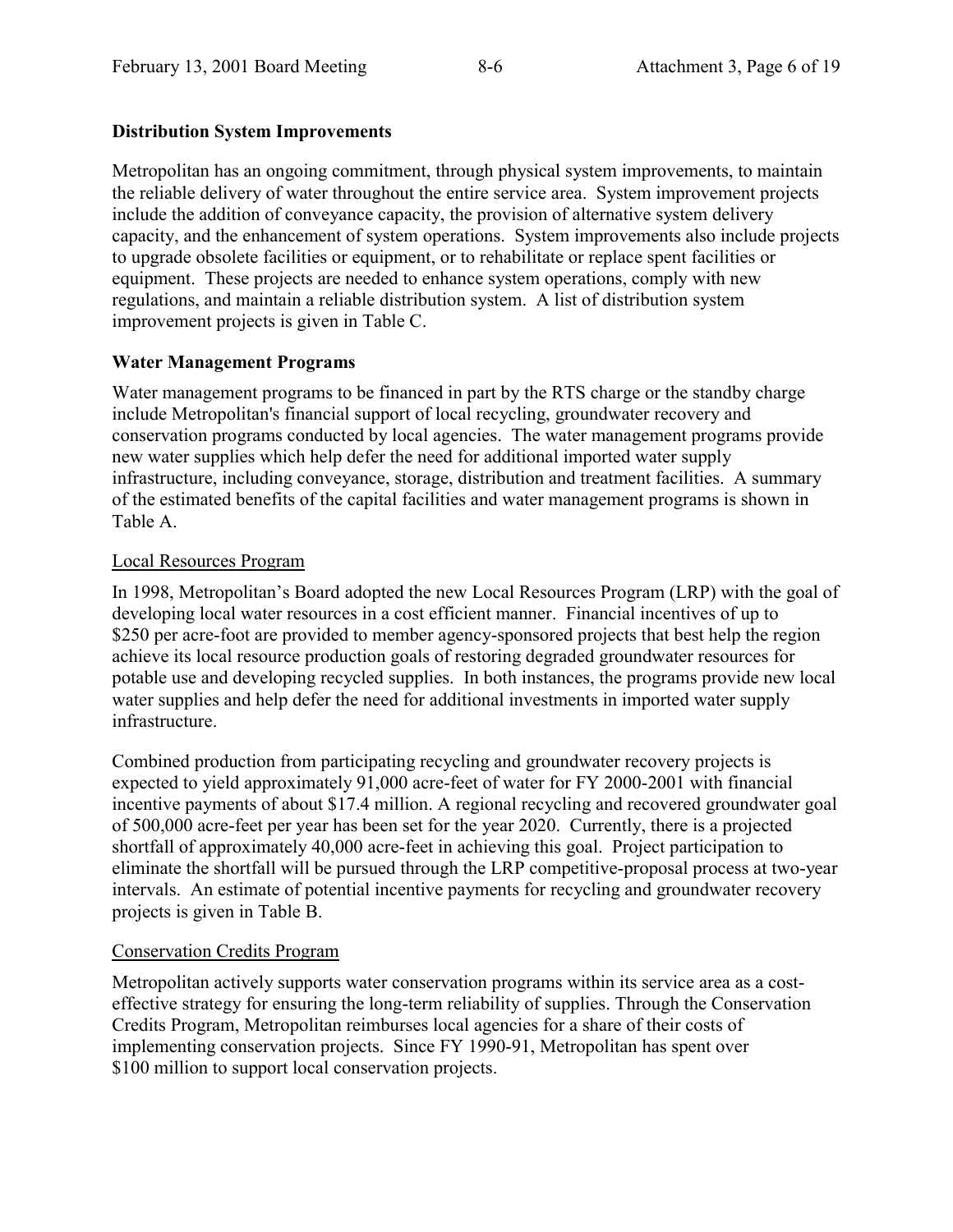In 1991, Metropolitan agreed to implement conservation "Best Management Practices" (BMPs). By signing the Memorandum of Understanding Regarding Urban Water Conservation in California, Metropolitan committed to implement proven and reliable water conserving technologies and educational programs for conservation within its jurisdiction. Based on Metropolitan's IRP, the Conservation Credits Program, in conjunction with plumbing codes and other conservation efforts, is expected to save more than 500,000 acre-feet in FY 2000-2001. By 2020, it is assumed that conservation practices will save approximately 1,072,000 acre-feet annually. Each year as more information becomes available, Metropolitan continuously revises estimates of conservation.

Conservation is a critical element of efficient resource management, effectively increasing the reliability of existing water supplies and lessening the need to import additional water. An estimate of potential water conservation projects is given in Table B.

# **LONG-RANGE FINANCIAL PLANNING**

Since the passage of Article XIII A of the California Constitution (Proposition 13 of 1978), Metropolitan has necessarily relied more on water sales revenue than on ad valorem property taxes for the payment of construction debt. Metropolitan's major capital improvements are therefore financed primarily by water revenue bonds.

The increased reliance on variable water sales revenue caused by changing weather conditions raises the probability of substantial rate swings from year to year. Rate swings place a burden on current rate payers, a portion of which is more equitably paid in part by assessments on land that in part derives its value from the availability of water. In December 1993, Metropolitan's Board of Directors approved a new revenue structure that included additional charges to help stabilize variable water sales revenues and establish a commitment to Metropolitan's capital improvement program. This new revenue structure included the Readiness-To-Serve (RTS) charge.

# **Readiness-To-Serve Charge**

As noted above, Metropolitan levies the RTS charge on its member agencies to recover a portion of the debt service on bonds issued to finance capital facilities needed to meet existing demands on Metropolitan's system. Estimated potential benefits of approximately \$303 million that could be paid by the RTS charge in FY 2000-2001 are shown in Table A. Although the RTS charge could be set to recover the entire potential benefit amount, the General Manager is recommending that the RTS charge only recover a portion of the non-tax supported debt service that has been or will be issued to fund capital improvements. For FY 2000-2001, this amount is \$80,000,000. In addition to Diamond Valley Lake, the capital projects considered for the RTS charge are shown in Table C. The RTS charge revenues, when combined with Metropolitan's other revenue sources, will result in greater water rate stability for all Metropolitan customers. The RTS charge for FY 2000-2001 is allocated to each member agency on the basis of a threeyear average of historic water purchases from Metropolitan for the three fiscal years ending June 30, 1996. This average includes sales for consumptive demands, agriculture, and storage. The RTS charge for each member agency is shown in Table D.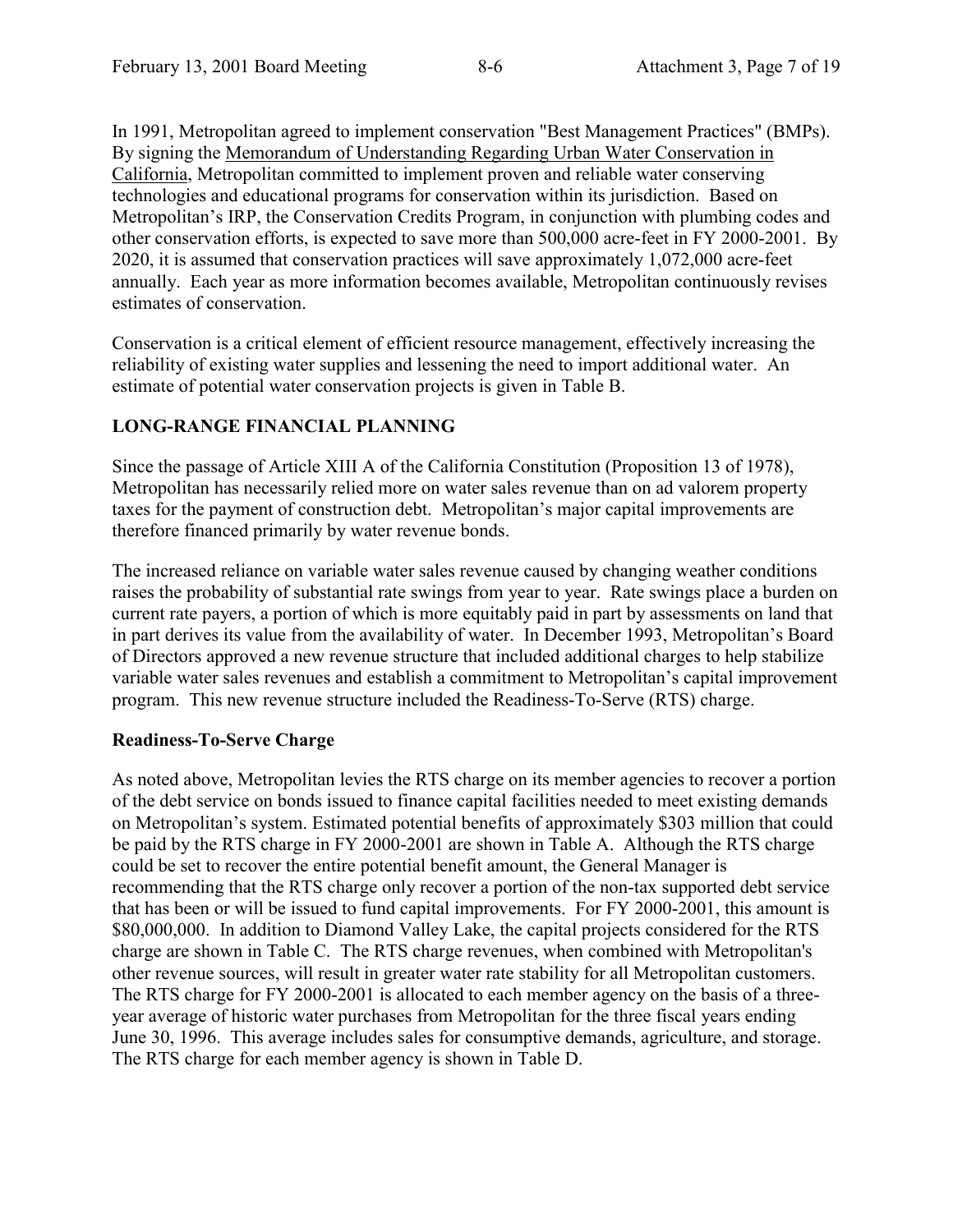# **Standby Charge Option**

Metropolitan's standby charge is authorized by the State Legislature and has been levied by Metropolitan since FY 1992-93. The standby charge recognizes that there are economic benefits to lands that have access to a water supply, whether or not such lands are using it. Utilization of the standby charge transfers some of the burden of maintaining Metropolitan's capital infrastructure from water rates to all the benefiting properties within the service area. A portion of the value of the benefit and of the cost of providing it can be effectively recovered, in part, through a standby charge. The projects to be supported in part by a standby charge are capital projects that benefit existing water users, as well as current landowners. The estimated potential benefits system-wide are several times the amount to be recovered by means of the standby charge.

Water standby charges are levied by Metropolitan only within the areas served by member agencies which requested that water standby charges be utilized as a means of collecting that agency's RTS obligation. Eastern has requested that a water standby charge be utilized to collect part of its RTS obligation.

The following table describes the parcel included in Pacific Century Homes Annexation and the proposed water standby charge for fiscal year 2000-2001.

| Water standby charges for Pacific Century Homes Annexation |       |                             |  |
|------------------------------------------------------------|-------|-----------------------------|--|
| Parcel Number                                              | Acres | Standby Charge (FY 99-2000) |  |
| 910-100-009                                                | 39.38 | \$273.30                    |  |
| Total                                                      |       | \$273.30                    |  |

**Water standby charges for Pacific Century Homes Annexation**

The estimated potential benefits of Metropolitan's water supply program, that could be paid by a standby charge, are approximately \$303 million for FY 2000-2001, as shown in Table A. Because only properties located within Metropolitan's boundaries may receive water supplies from Metropolitan (except for certain contractual deliveries as permitted under Section 131 of the Metropolitan Water District Act), any benefit received by the public at large or by properties outside of the proposed area to be annexed is merely incidental. It is estimated that the general benefit portion of the benefit received from the improvements to be financed in part through the proposed water standby charge is less than five percent of the total benefit.

Table E shows that the distribution of standby charge revenues from the various counties and agencies, including Pacific Century Homes Annexation, will provide a net revenue flow of approximately \$42 million for FY 2000-2001. Metropolitan will use other revenue sources, such as water sales revenues, RTS charge revenues (except to the extent collected through standby charges, as described above), interest income, and revenue from sales of hydroelectric power, to pay for the remaining program benefits. Thus, the benefits of Metropolitan's investments in water supply, transmission and storage projects far exceed the recommended standby charge, thus ensuring that no parcel within Pacific Century Homes Annexation is assessed water standby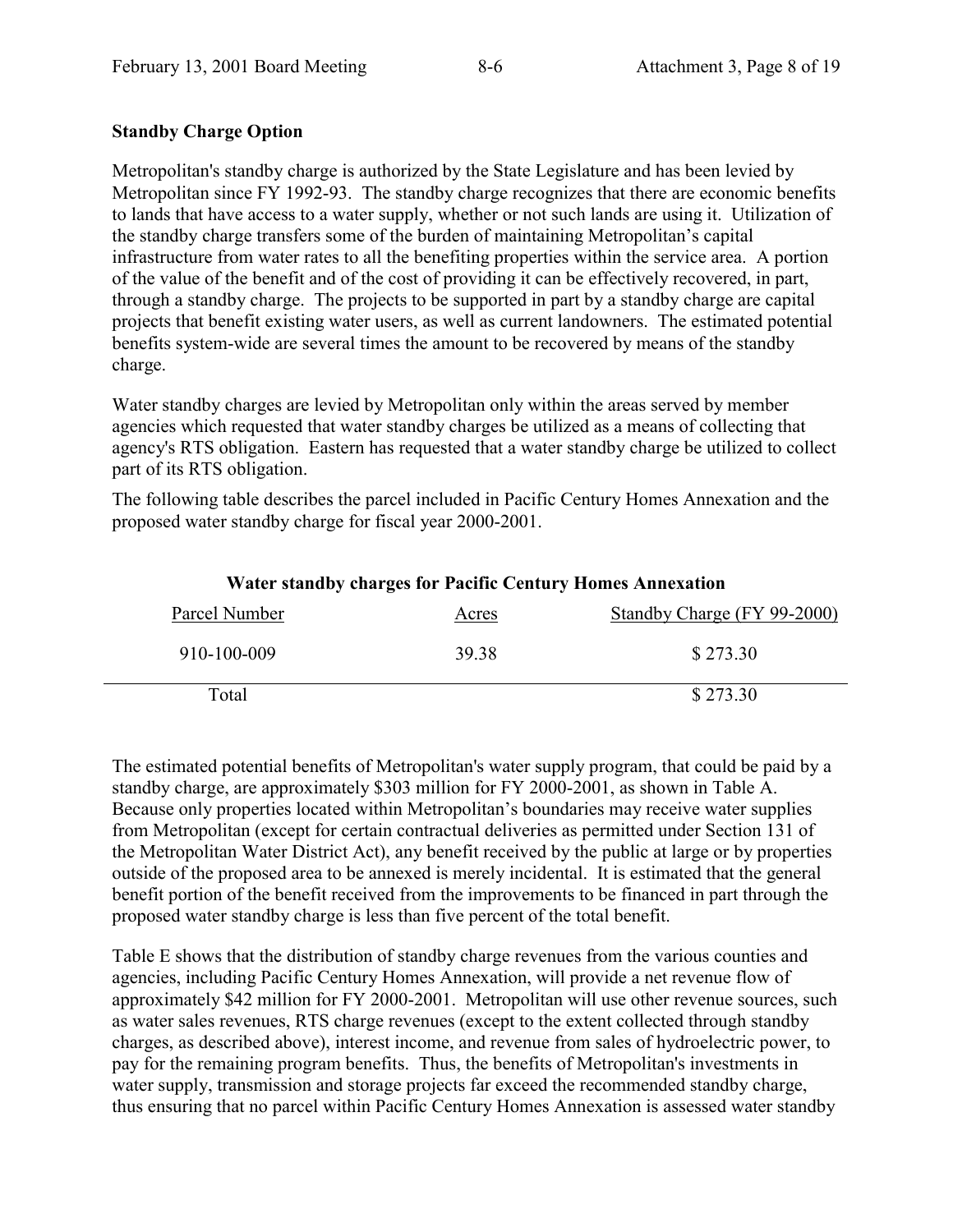charges in excess of the reasonable cost of the proportional special benefit conferred on that parcel.

# **Equity**

The RTS charge is a firm revenue source from Metropolitan's perspective. The revenues to be collected through this charge will not vary with sales in the current year. This charge is levied on Metropolitan's member agencies and is not a fee or charge upon real property or upon persons as an incident of property ownership. It ensures that agencies that only occasionally purchase water from Metropolitan but receive the reliability benefits of Metropolitan's system pay a greater share of the costs to provide that reliability. Within member agencies that elect to pay the RTS charge through Metropolitan's standby charges, the standby charge results in lower water rates than would otherwise be necessary due to the amount of revenue collected from lands which benefit from the availability of Metropolitan's water supply. With the standby charge, these properties are now contributing a more appropriate share of the cost of importing water to Southern California.

Metropolitan's water supply program increases the availability and reliable delivery of water throughout Metropolitan's service area. Increased water supplies benefit existing consumers and land uses through direct deliveries to consumers and properties, and through the replenishment of groundwater basins and reservoir storage as reserves against shortages due to droughts, natural emergencies, or scheduled facility shut-downs for maintenance. The benefits of reliable water supplies from the SWP, Colorado River, DVL, and system improvements accrue to more than 250 cities and communities within Metropolitan's six-county service area. Metropolitan's regional water system is interconnected, so water supplies from the SWP and DVL can be used interchangeably throughout most of the service area and benefit water users and properties system-wide.

Additional Metropolitan deliveries required in the coming fiscal year due to the demands of property development will be reduced by the implementation of water management programs, including water conservation, water recycling, and groundwater recovery projects. As with the SWP, the DVL and the distribution system improvements, water management programs: (1) increase the future reliability of water supplies; and (2) provide system-wide benefits by increasing the amount of imported water available to serve all other areas, which helps defer construction of transmission and storage facilities. However, the abilities of each member agency to implement these projects under Metropolitan's financial assistance programs vary and are generally represented by the historic use of imported Metropolitan water.

A major advantage of a firm revenue source, such as a RTS charge, is that it contributes to revenue stability during times of low water sales or drought. It affords Metropolitan additional security, when borrowing funds, that a portion of the revenue stream will be unaffected by drought or by rainfall. This security will help maintain Metropolitan's historically high credit rating, which results in lower interest expense to Metropolitan, and therefore, lower overall cost to the residents of its service area.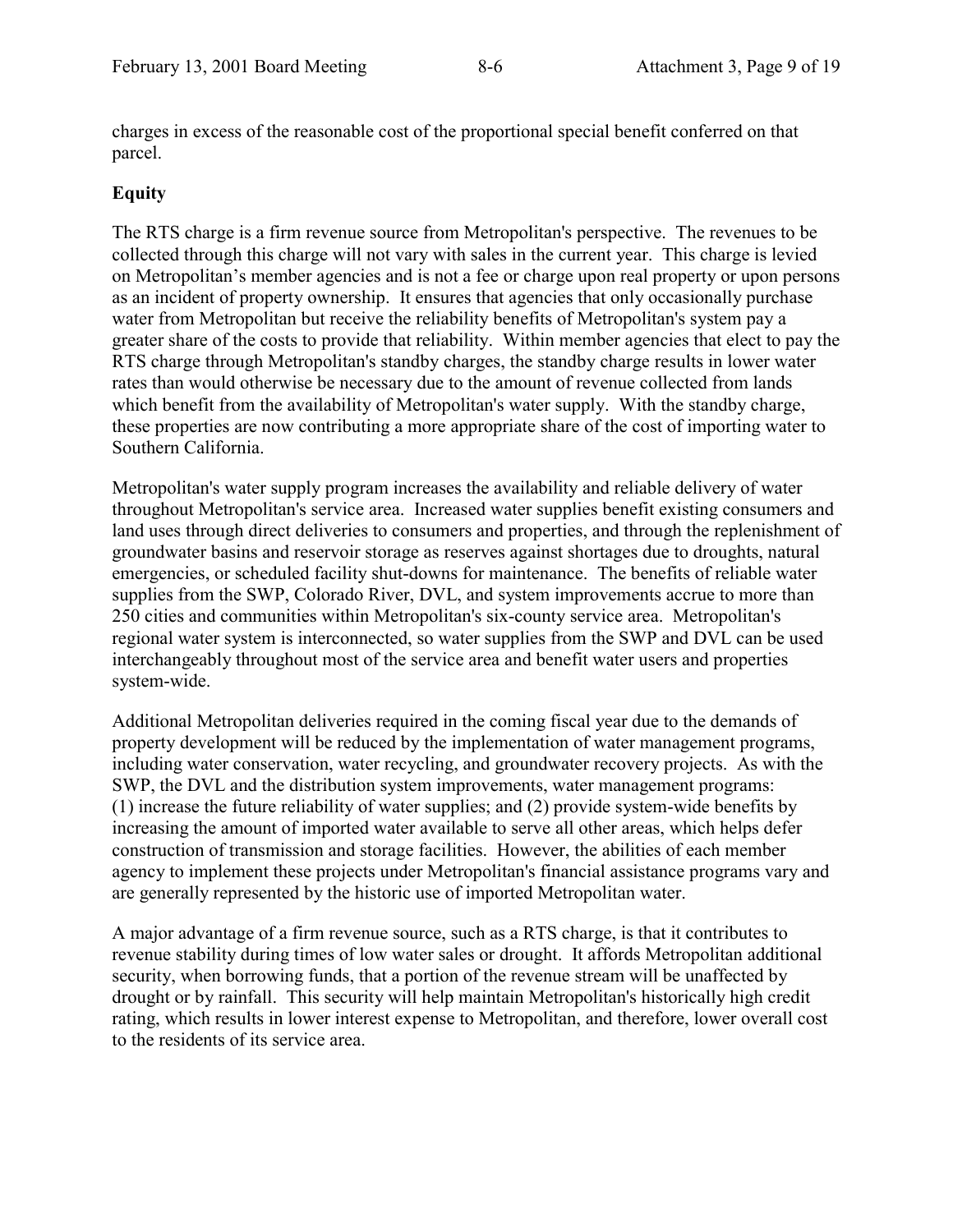# **SUMMARY**

The foregoing and the attached tables describe the current benefits provided by the projects listed as mainstays to the water supply system for Metropolitan's service area. Eastern has requested that a water standby charge be imposed on lands within Pacific Century Homes Annexation as a credit against Eastern's readiness-to-serve charge for fiscal year 2000-2001, in the amount of \$6.94 per acre or parcel of less than one acre, levied by Metropolitan within Eastern. The special benefits described in this Engineer's Report far exceed the recommended charge. The water standby charges for parcels within Pacific Century Homes Annexation total \$ 273.30.

Recommended By: Prepared Under the Supervision Of

Brian G. Thomas Chief Financial Officer B. Anatole Falagan RCE 45669 Assistant Group Manager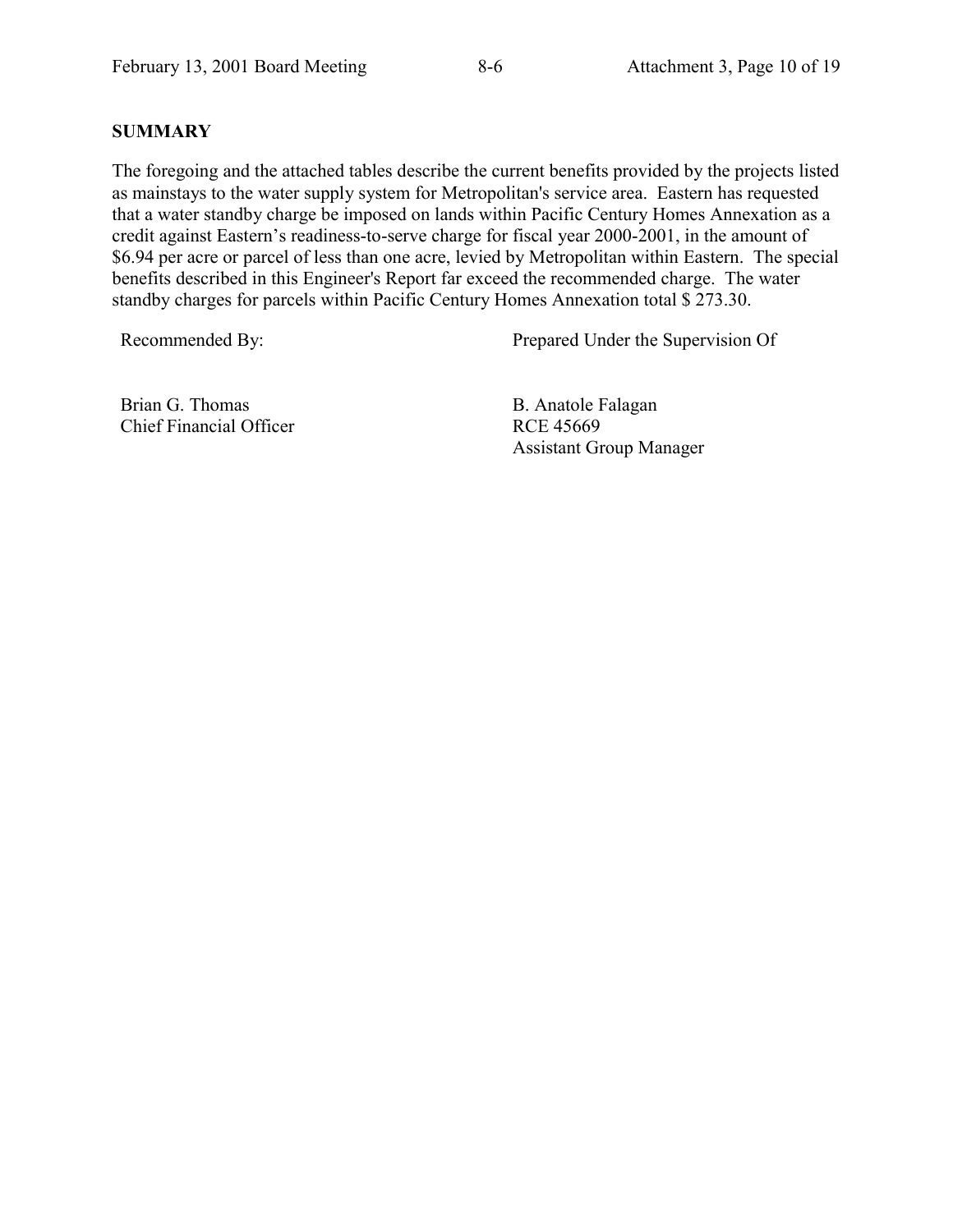# **TABLE A**

# **ESTIMATED DISTRIBUTION OF BENEFITS OF WATER SUPPLY PROGRAM THAT COULD BE PAID BY RTS CHARGE**

|                                                                                 | <b>Estimated Potential</b> | \$ Per Acre or     |
|---------------------------------------------------------------------------------|----------------------------|--------------------|
|                                                                                 | <b>Program Benefits</b>    | \$ Per Parcel Less |
| <b>Water Transmision Storage and Supply Program</b>                             | FY 2000-01                 | <b>Than 1 Acre</b> |
| Net Capital Payments to State Water Project                                     |                            |                    |
| (Less Portion Paid by Property Tax Revenue)                                     | \$102,401,046              | \$24.59            |
| Debt Service for Water Storage Including the Diamond Valley Lake                | \$78,885,972               | \$18.95            |
| Debt Service for System Improvements (less Portion Paid by Treatment Surcharge) | \$89,695,565               | \$21.54            |
| <b>Sub-Total Capital and Debt Service Payments</b>                              | \$270,982,583              | \$65.08            |
| Less Estimated Standby Charge Revenues                                          |                            |                    |
| (Including Pacific Century Homes Annexation)                                    | (\$41,911,517)             | (\$10.07)          |
| Remaining Capital and Debt Service Costs Recovered                              |                            |                    |
| by RTS, Water Sales, Interest Income and Other Revenues                         | \$229,071,066              | \$55.02            |
| Water Management Programs: Water Recycling,                                     |                            |                    |
| <b>Groundwater Recovery and Water Conservation Projects</b>                     | \$32,365,000               | \$7.77             |
| Sub-Total Capital, Debt Service and Water Management Programs                   |                            |                    |
| Costs not Paid by Standby Charge Revenues                                       | \$261,436,066              | \$62.79            |
|                                                                                 |                            |                    |
| <b>Total Costs: Capital, Debt Service and Water Management Programs</b>         | \$303,347,583              | \$72.86            |
|                                                                                 |                            |                    |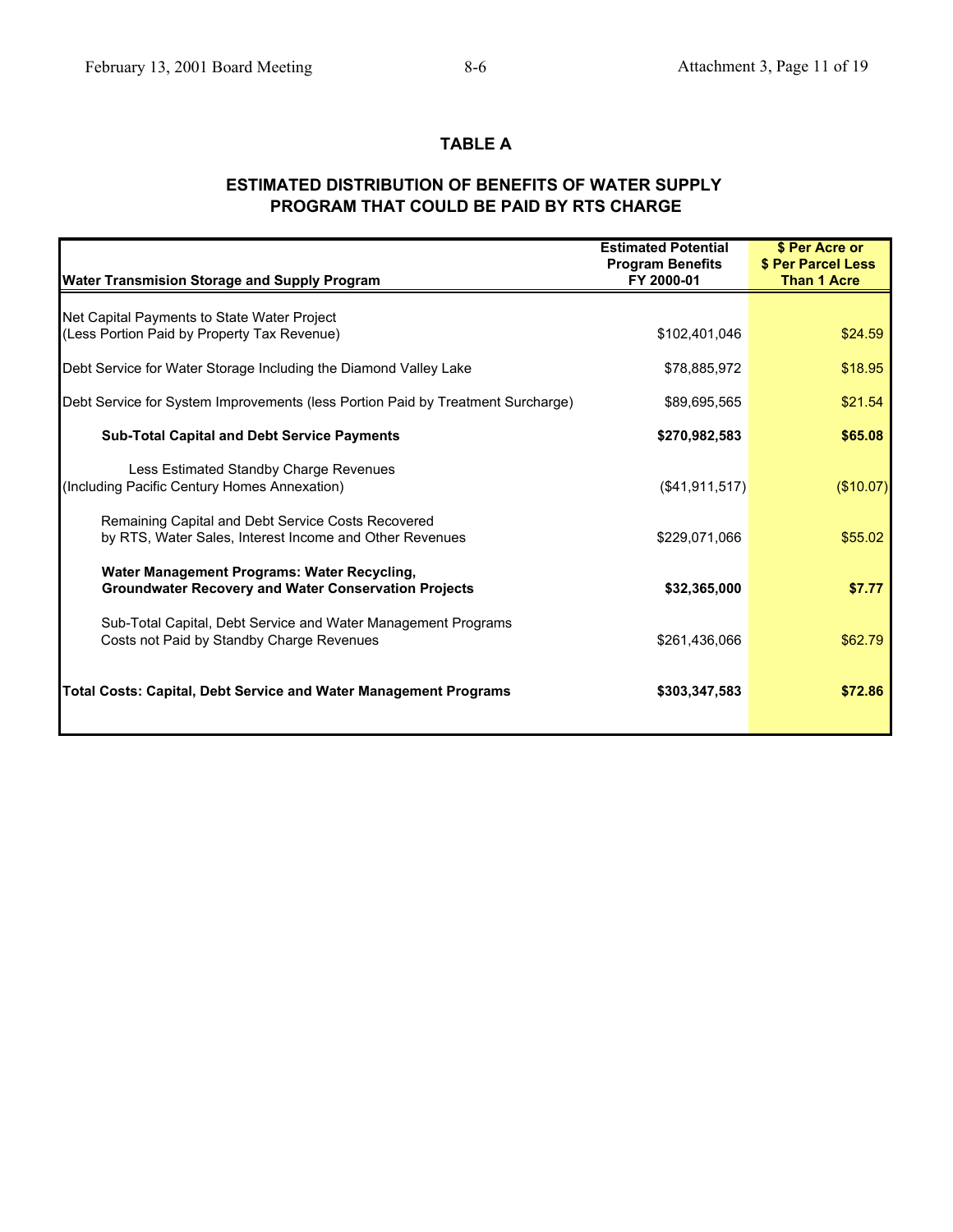#### **TABLE B**

### **WATER RECYCLING, GROUNDWATER RECOVERY AND CONSERVATION PROJECTS**

| <b>Project Name</b>                                      | FY 2000-01<br><b>Payment</b> |
|----------------------------------------------------------|------------------------------|
| <b>Water Recycling Projects</b>                          | \$13,158,000                 |
| Burbank Reclaimed Water System Expansion Project         |                              |
| Calabasas Reclaimed Water System Expansion               |                              |
| Carbon Canyon Reclamation Project                        |                              |
| Century Reclamation Program                              |                              |
| Cerritos Reclaimed Water Expansion Project               |                              |
| Conejo Creek Diversion Project                           |                              |
| Eastern Reach 1, Phase II Water Reclamation Project      |                              |
| Eastern Regional Reclaimed Water System                  |                              |
| Encina Basin Water Reclamation Project Phase I           |                              |
| Escondito Regional Reclaimed Water Project               |                              |
| <b>Fallbrook Reclamation Project</b>                     |                              |
| Glendale Water Reclamation Expansion Project             |                              |
| Glendale Verdugo-Scholl Canyon Reclaimed Water Project   |                              |
| Glendale Brand Park Reclaimed Water Project              |                              |
| Green Acres Reclamation Project                          |                              |
| Irvine Ranch Reclamation Project                         |                              |
| Lakewood Water Reclamation Project                       |                              |
| Las Virgenes Reclamation Project                         |                              |
| Long Beach Reclamation Project                           |                              |
| Long Beach Reclaimed Water Master Plan Phase 1           |                              |
| Los Angeles Greenbelt Project                            |                              |
| Moulton Niguel Water Reclamation Project                 |                              |
| North City Water Reclamation Project                     |                              |
| Oak Park/North Ranch Reclaimed Water Distribution System |                              |
| Oceanside Water Reclamation Project                      |                              |
| Otay Water Reclamation Project, Phase 1                  |                              |
| Padre Dam Reclaimed Water System Phase I                 |                              |
| Rancho California Reclamation Expansion Project          |                              |
| Rancho Santa Fe Reclaimed Water System                   |                              |
| Rio Hondo Water Reclamation Program                      |                              |
| San Clemente Water Reclamation Project                   |                              |
| San Elijo Water Reclamation System                       |                              |
| San Pasqual Water Reclamation Project                    |                              |
| Santa Margarita Water Reclamation Expansion Project      |                              |
| Santa Monica Dry-Weather Runoff Reclamation Facility     |                              |
| Ramona/Santa Maria Water Reclamation Project             |                              |
| Sepulveda Basin Water Reclamation Project                |                              |
| Shadowridge Water Reclamation Project                    |                              |
| South Laguna Reclamation Expansion Project               |                              |
| South Laguna Reclamation Project                         |                              |
| Trabuco Canyon Reclamation Expansion Project             |                              |
| West Basin Water Reclamation Project                     |                              |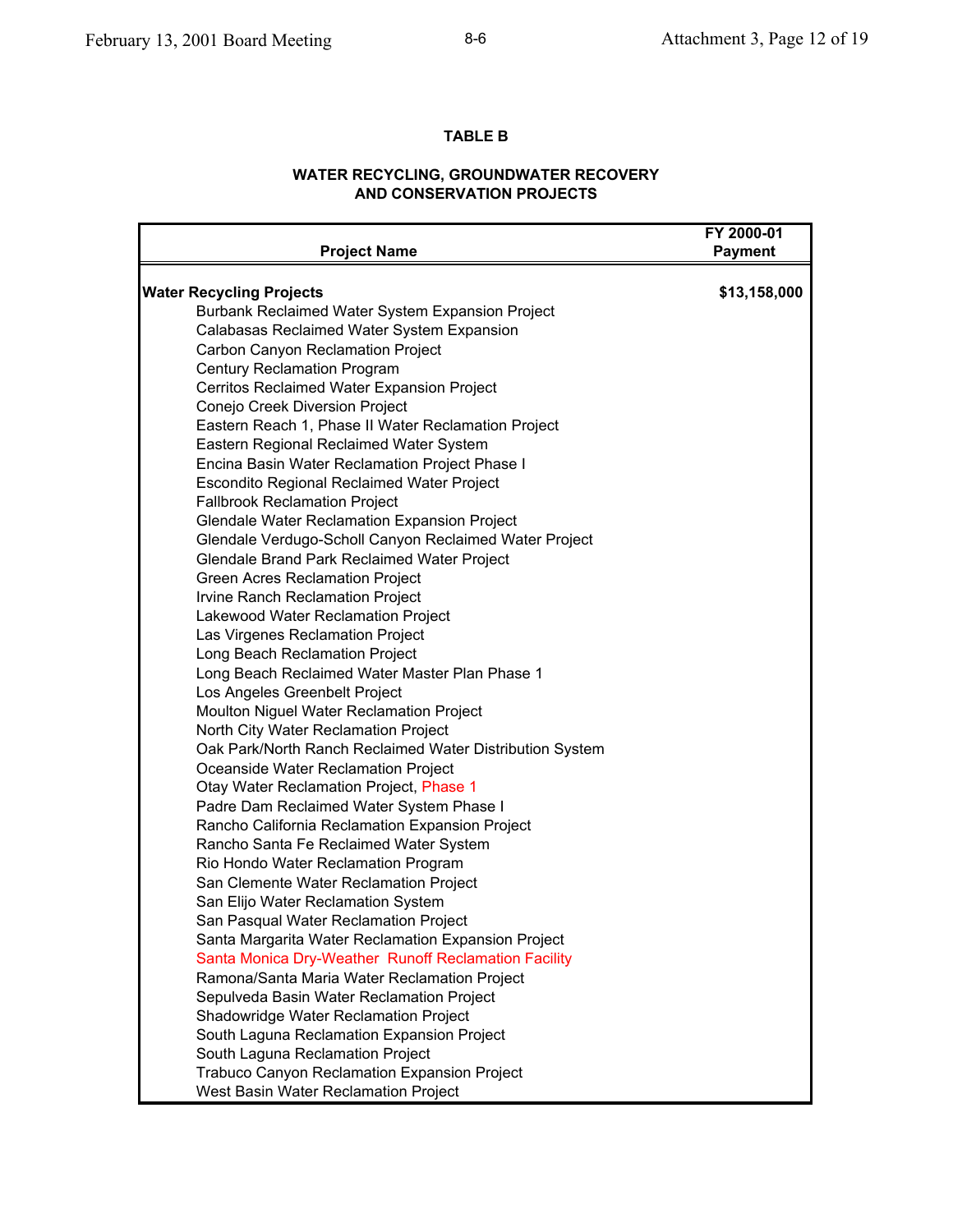# **TABLE B (Continued)**

#### **WATER RECYCLING, GROUNDWATER RECOVERY AND CONSERVATION PROJECTS**

| <b>Project Name</b>                                                                     | FY 2000-01<br><b>Payment</b> |
|-----------------------------------------------------------------------------------------|------------------------------|
|                                                                                         |                              |
| <b>Groundwater Recovery Projects</b>                                                    | \$4,207,000                  |
| Arlington Basin Groundwater Desalter Project<br><b>Beverly Hills Desalter</b>           |                              |
| <b>Burbank Lake Street Plant</b>                                                        |                              |
| Capistrano Beach Desalter                                                               |                              |
| Chino Basin Desalination Program, Phase I                                               |                              |
| <b>Colored Water Treatment Facility</b>                                                 |                              |
| Glenwood Nitrate Water Reclamation Project                                              |                              |
| <b>Irvine Desalter Project</b>                                                          |                              |
| Lower Sweetwater River Groundwater Demineralization Project, Phase I                    |                              |
| Madrona Desalination Facility Project                                                   |                              |
| Menifee Basin Desalter                                                                  |                              |
| Oceanside Desalter - Phase I                                                            |                              |
| Oceanside Desalter, Phase II                                                            |                              |
| Rowland Groundwater Treatment Plant                                                     |                              |
| San Juan Basin Desalter                                                                 |                              |
| Santa Monica GW Treatment Plant                                                         |                              |
| Sepulveda Desalination Facility Project                                                 |                              |
| <b>Temescal Basin Desalting Facility</b>                                                |                              |
| <b>Tustin Desalter Project</b>                                                          |                              |
| West Basin (No. 1)                                                                      |                              |
| Westlake Wells - Tapia WRF Intertie Project                                             |                              |
|                                                                                         |                              |
| <b>Conservation Projects</b>                                                            | \$15,000,000                 |
| Commercial and Industrial Water Evaluations and Retrofits                               |                              |
| Indoor and Outdoor Residential Water Audits                                             |                              |
| Landscape Education Programs                                                            |                              |
| Landscape Water Conservation                                                            |                              |
| Pilot Projects for "Potential" Best Management Practices<br><b>Showerhead Retrofits</b> |                              |
| <b>Ultra-low-flush Toilet Retrofits</b>                                                 |                              |
| Water and Energy Conservation Partnership                                               |                              |
| <b>Total</b>                                                                            | \$32,365,000                 |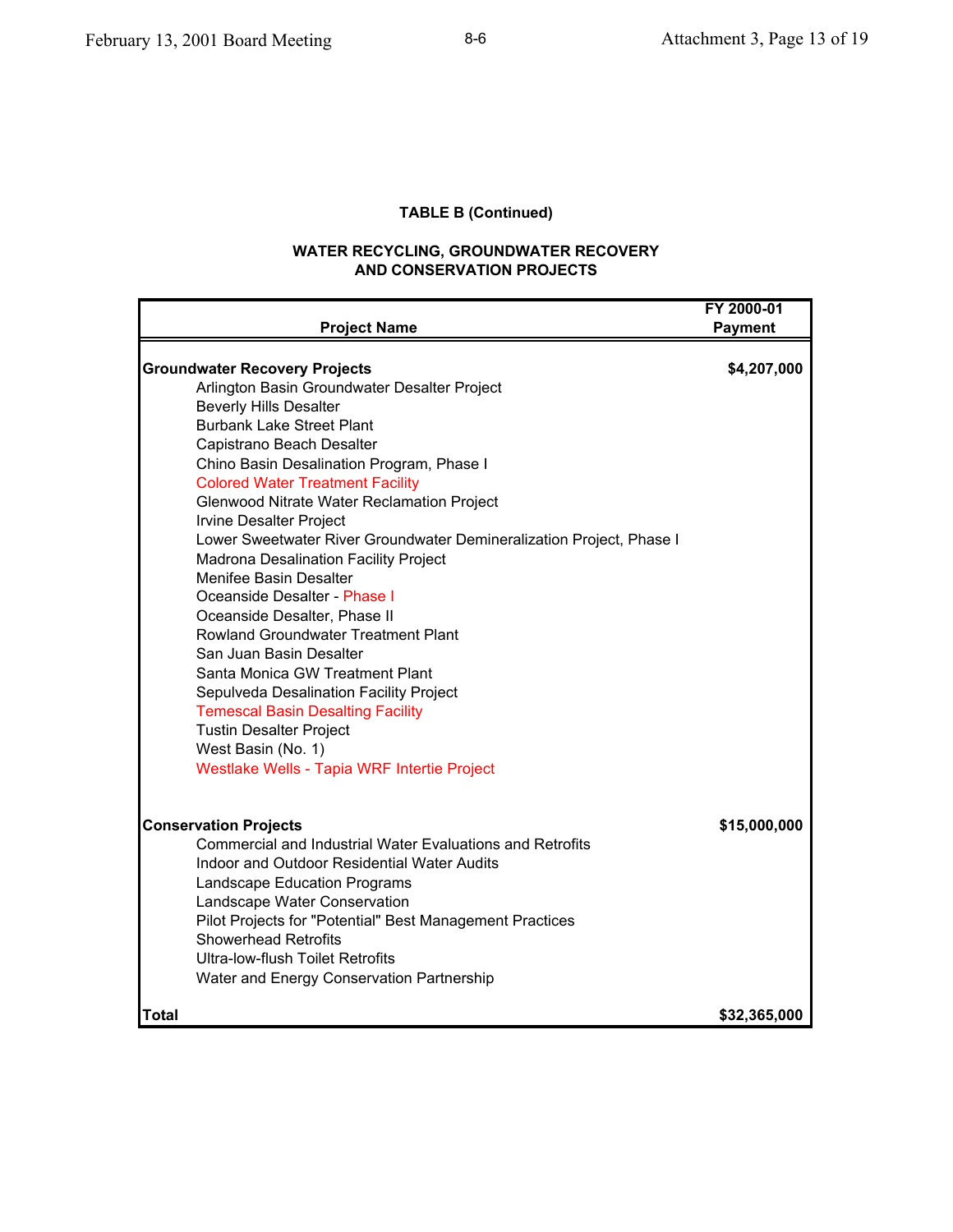# **TABLE C**

# **DISTRIBUTION SYSTEM IMPROVEMENTS PROJECT BENEFITS**

| <b>Distribution System Improvement</b>                                                            |
|---------------------------------------------------------------------------------------------------|
| All Plants - Replace Power Supply System                                                          |
| All Plants - Replace Water Flowmeter Instruments                                                  |
| All Pump Plants 230KV External Heat Exchangers                                                    |
| Allen-McColloch Pipeline Purchase                                                                 |
| Auld Valley Pipeline #1                                                                           |
| Box Springs Feeder - Schedule 316                                                                 |
| <b>Central Pool Augmentation Project</b>                                                          |
| Centralized Control System - Eagle Rock Area                                                      |
| Centralized Control System - General Design                                                       |
| Centralized Control System - Hdqtrs Monitoring                                                    |
| Chemical Unloading Facility                                                                       |
| <b>Chlorination Structure - Foothill Feeder</b>                                                   |
| <b>Chlorination System at Reservoirs</b>                                                          |
| Colorado River Aqueduct - Gene Plant Heat Exchanger                                               |
| Colorado River Aqueduct - Hinds Pump Plant, Modify Pump Impeller                                  |
| Colorado River Aqueduct - Install Water Level Alarm System                                        |
| Colorado River Aqueduct - Modification of Blowoff Structure                                       |
| Colorado River Aqueduct - Replace Circuit Breakers                                                |
| Colorado River Aqueduct - Replace Gene Pump Plant Station Service                                 |
| Colorado River Aqueduct - Replace Transformer Bank No. 1                                          |
| Colorado River Aqueduct - Water Storage                                                           |
| Colorado River Aqueduct - Intake Pump Plants, Replace Sta Service                                 |
| CRA Lakeview Siphon - Repair Deteriorated Joints in 1st Barrel                                    |
| <b>Desalination Demonstration Project</b>                                                         |
| Distribution System - Replace Flowmeter Instruments<br>District Reservoirs - Aqueous Ammonia Feed |
| Dist. System Improvements - Chemical Unloading                                                    |
| Eagle Mountain, Hinds - Service Facilities                                                        |
| Eagle Mountain, Hinds - Modify Pumps                                                              |
| Eagle Mountain, Hinds - Pump Modifications                                                        |
| Eagle Mountain, Hinds Rehabilitate 2 Main Transformer                                             |
| Eagle Mountain, Hinds - Replace Vibration Monitors                                                |
| East Valley Feeder - Relocate at Hollywood                                                        |
| East Valley Feeder - Structural Modifications                                                     |
| <b>Enlarge Foothill Feeder Control Structure</b>                                                  |
| <b>Enlargement of Chemical Unloading Facility</b>                                                 |
| Etiwanda Pipeline                                                                                 |
| Foothill Area Study                                                                               |
| Foothill Feeder - Devil Canyon Power Plant                                                        |
| Foothill Feeder - Rialto Pipeline                                                                 |
| Foothill Feeder - San Dimas Facilities                                                            |
| Foothill Feeder - San Fernando Tunnel                                                             |
| Foothill Feeder - San Fernando Tunnel                                                             |
| Garvey Reservoir - Junction Structure - Replace Valves                                            |
| Garvey Reservoir - Floating Cover                                                                 |
| Garvey Reservoir - Inlet & Outlet Conduit                                                         |
| Garvey Reservoir - Junction Structure                                                             |
| Garvey Reservoir - Modify Desilting Basins                                                        |
| Gene Pump Plant - Mechanical Maintenance Shop                                                     |
| Gene Pump Plant - Replace 230KV Circuit Breaker                                                   |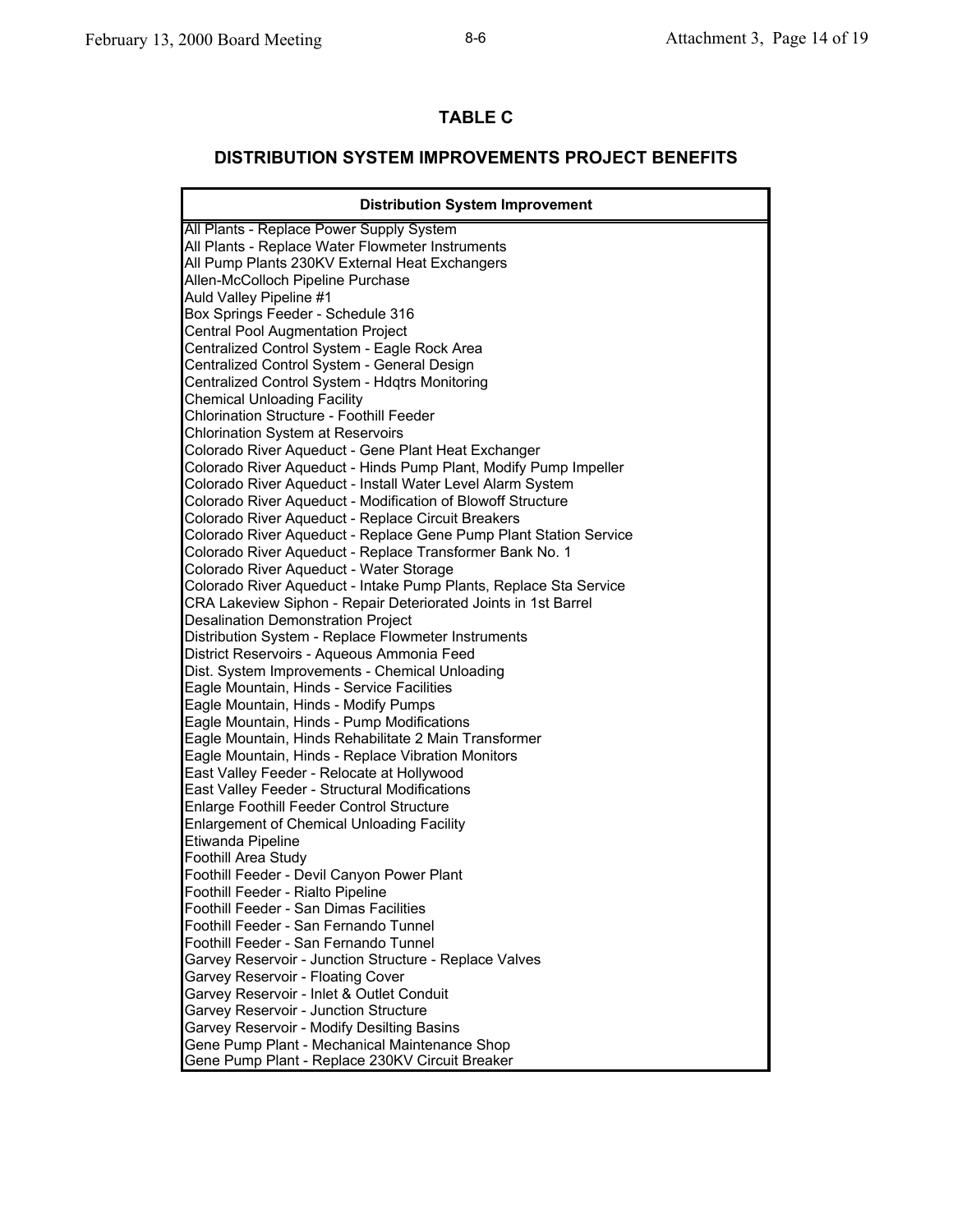# **TABLE C**

# **DISTRIBUTION SYSTEM IMPROVEMENTS PROJECT BENEFITS**

| <b>Distribution System Improvement</b>              |  |  |
|-----------------------------------------------------|--|--|
| Gene Pump Plant - Replace Power Cable               |  |  |
| Gene Pumping Plants - Testing Lab Addition          |  |  |
| Hinds - Rehabilitation Bank 1 Main Transformer      |  |  |
| Hinds - Replace 230V Circuit Breakers               |  |  |
| Inland Feeder R/W (BSF, Lakeview, SD 4 & 5)         |  |  |
| Inland Feeder System - Perris Control Facility      |  |  |
| Inland Feeder                                       |  |  |
| Install Chlorine & Ammonia Analyzers                |  |  |
| Intake Pumping Plant - Replace Standby Generator    |  |  |
| La Verne Facility - Machine Shop                    |  |  |
| La Verne Facility - Maintenance Shop                |  |  |
| La Verne Facility - Paint Drying Facility           |  |  |
| La Verne Facility - Replace Machine Shop            |  |  |
| La Verne Facility - Wheeler Ave Entrance            |  |  |
| La Verne Maintenance Facility Expansion             |  |  |
| Lake Mathews - Chlorination Facility                |  |  |
| Lake Mathews - Control Tower - Replace Valves       |  |  |
| Lake Mathews - Dike #1 - Install Piezometers        |  |  |
| Lake Mathews - Forebay Outlet Structure             |  |  |
| Lake Mathews - Outlet Tower - Maintenance           |  |  |
| Lake Mathews - Domestic Water System                |  |  |
| Lake Mathews - Electrical System                    |  |  |
| Lake Mathews - Lumber Storage Building              |  |  |
| Lake Mathews - Propane Storage Tank                 |  |  |
| Lake Mathews - Rehabilitate Electrical System       |  |  |
| Lake Mathews - Replace Electrical Service           |  |  |
| Lake Mathews - Replace Howell-Bunger Valve          |  |  |
| Lake Mathews - Replace Southerly Security Fence     |  |  |
| Lake Mathews - Seepage Alarms                       |  |  |
| Lake Perris Bypass Pipeline                         |  |  |
| Lake Perris Pumpback Expansion                      |  |  |
| Lake Perris Pumpback Facility                       |  |  |
| Lake Skinner                                        |  |  |
| Lake Skinner - Install Aeration System              |  |  |
| Lake Skinner - Propane Storage Tank                 |  |  |
| Lake View Pipeline - Install Cathodic Protection    |  |  |
| Live Oak Reservoir - Foothill Feeder System         |  |  |
| Live Oak Reservoir - Improvements                   |  |  |
| Lower Feeder - Relocation in Imperial Hwy           |  |  |
| Lower Feeder - Replace/Protect Imperial Highway     |  |  |
| Mathews & Diemer - Modify Chlorine Tanks            |  |  |
| Microwave Communication System                      |  |  |
| Microwave Communication System - ROW                |  |  |
| Mills Filtration Plant - Service Connection         |  |  |
| <b>Modify Control System</b>                        |  |  |
| MWD Share Design & Construction LA-35               |  |  |
| Oak St Pressure Control Station - Valve Replacement |  |  |
| OC Reservoir - Modify Electrical Control Center     |  |  |
| Orange County Feeder Relocation                     |  |  |
| Orange County Feeder - Pressure Relief Structure    |  |  |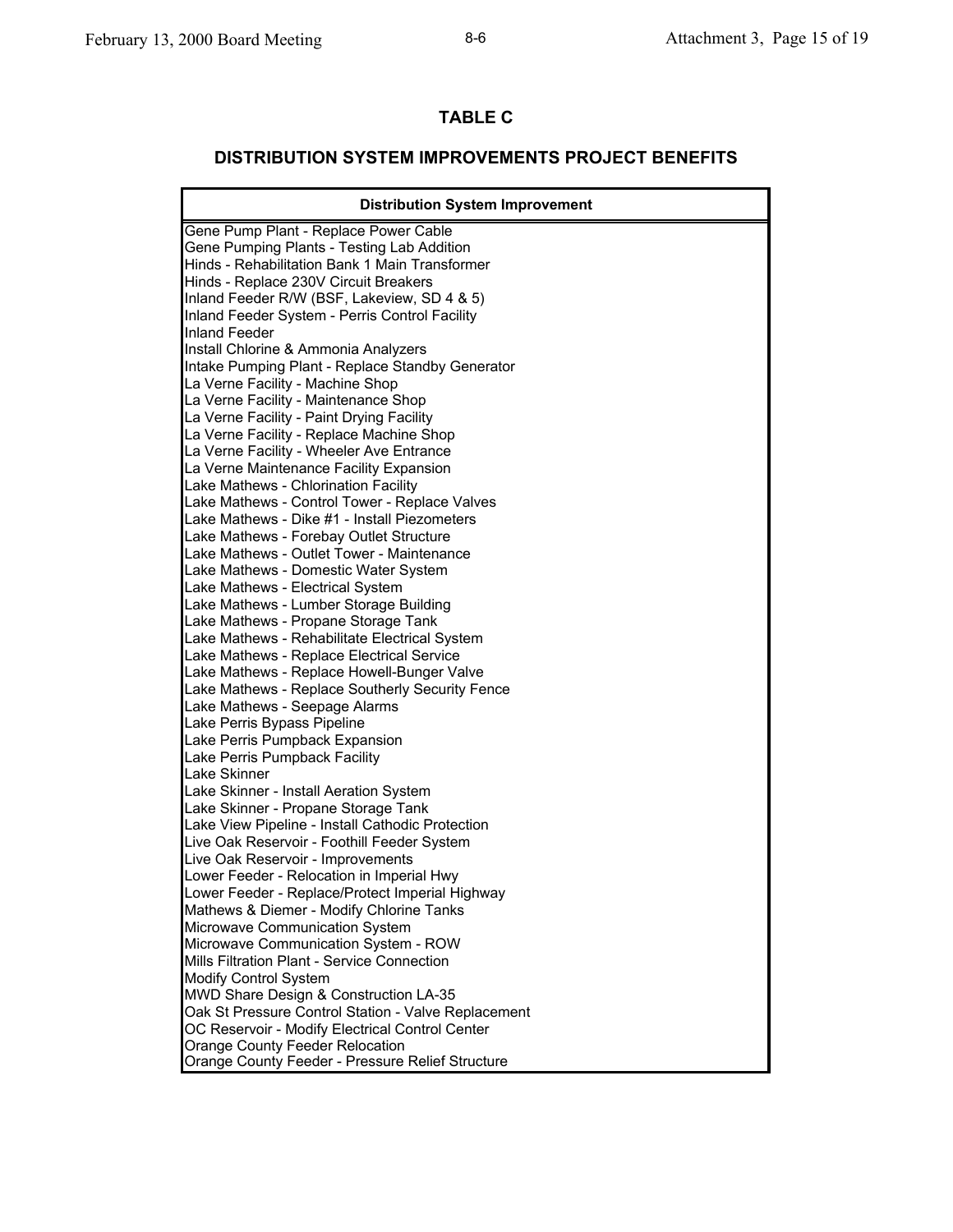# **TABLE C**

# **DISTRIBUTION SYSTEM IMPROVEMENTS PROJECT BENEFITS**

| <b>Distribution System Improvement</b>                          |              |  |  |
|-----------------------------------------------------------------|--------------|--|--|
| Orange County Feeder - Relocation at Kimber                     |              |  |  |
| Orange County Feeder - Service Connection PM-1                  |              |  |  |
| Orange County Reservoir - Floating Cover                        |              |  |  |
| Orange County Reservoir - Replace Chlorination Equipment        |              |  |  |
| <b>PABX Communication System</b>                                |              |  |  |
| Palos Verdes Feeder - Modifications of L.A. City                |              |  |  |
| Palos Verdes Feeder - Relocation (MWD's Portion)                |              |  |  |
| Palos Verdes Feeder - Washington                                |              |  |  |
| Palos Verdes Reservoir - Bypass Pipelines                       |              |  |  |
| Pump Plants - Rehabilitate Main Pumps                           |              |  |  |
| Pumping Plants - Replace Recorders                              |              |  |  |
| Replace 75 Underground Storage Tanks                            |              |  |  |
| Replace Flowmeters on Service Connections                       |              |  |  |
| Rialto Pipeline - Delivery Facilities                           |              |  |  |
| San Diego Aqueduct Rep San Jacinto                              |              |  |  |
| San Diego Canal Enlarge Phase 2                                 |              |  |  |
| San Diego Pipe #5 - Schedule SD-17                              |              |  |  |
| San Diego Pipeline Nos. 2, 3 - Modifications                    |              |  |  |
| San Diego Pipeline No. 5 Schedule SD-16                         |              |  |  |
| San Diego Pipeline No. 6                                        |              |  |  |
| Santa Ana River Crossing - Seismic                              |              |  |  |
| Santa Monica Feeder - Modify Control Structure                  |              |  |  |
| Santa Monica Feeder - Repair/Retrofit 28 Manhole Risers         |              |  |  |
| Sepulveda Feeder System, West Valley Feeder No. 2               |              |  |  |
| Sepulveda Feeder System - Calabasas Feeder                      |              |  |  |
| Sepulveda Feeder - Balboa Inlet                                 |              |  |  |
| Sepulveda Feeder - Sepulveda Canyon Control                     |              |  |  |
| Skinner Filtration Plant - Area Maintenance Center              |              |  |  |
| Soto Street Maintenance Center - Propane Storage                |              |  |  |
| South (Orange) County Pipeline - Joint Participation & Purchase |              |  |  |
| Supervisory Control of Copper Basin Facility                    |              |  |  |
| <b>Upgrading Communication System</b>                           |              |  |  |
| West Orange County Feeder - Relocation                          |              |  |  |
| West Valley Area Study                                          |              |  |  |
| West Valley Feeder No. 1 - Modifications                        |              |  |  |
| West Valley Feeder No. 2                                        |              |  |  |
| White Water Siphon Delivery Structure                           |              |  |  |
| Yorba Linda Feeder                                              |              |  |  |
| Other System Reliability/Rehabilitation Projects                |              |  |  |
| <b>Estimated Fiscal Year 2000-01 Benefit</b>                    | \$89,695,565 |  |  |
|                                                                 |              |  |  |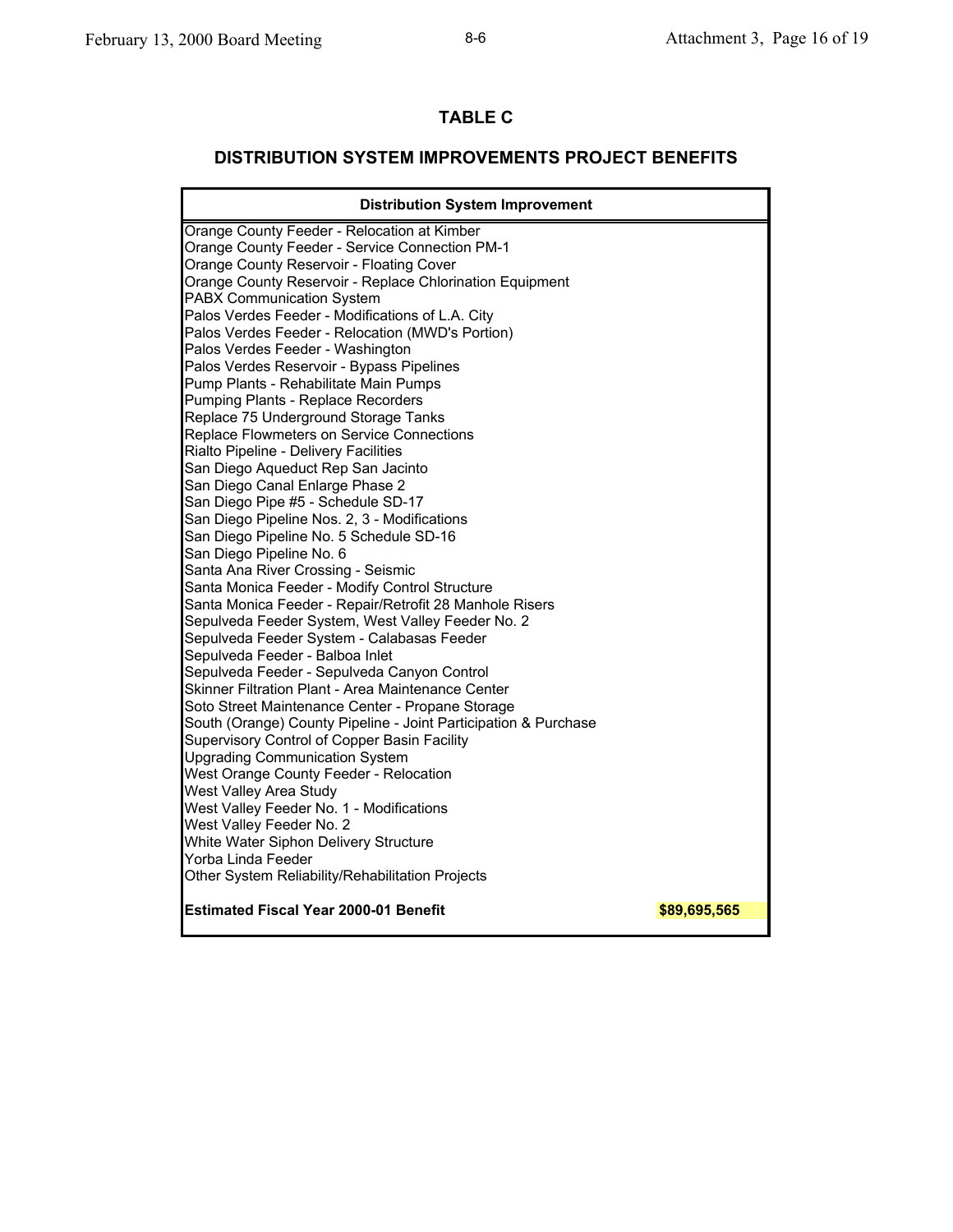# **TABLE D**

#### **ESTIMATED READINESS-TO-SERVE CHARGE REVENUE FISCAL YEAR 2000-01**

| <b>Member Agency</b>     | <b>Amount</b> |
|--------------------------|---------------|
|                          |               |
| Anaheim                  | \$989,416     |
| <b>Beverly Hills</b>     | \$684,379     |
| <b>Burbank</b>           | \$873,811     |
| Calleguas                | \$4,645,852   |
| <b>Central Basin</b>     | \$3,651,517   |
| Coastal                  | \$196,995     |
| Compton                  | \$2,551,149   |
| Eastern                  | \$421,014     |
| Foothill                 | \$394,360     |
| Fullerton                | \$1,399,113   |
| Glendale                 | \$1,817,588   |
| <b>Inland Empire</b>     | \$2,113,160   |
| Las Virgenes             | \$952,662     |
| Long Beach               | \$2,249,655   |
| Los Angeles              | \$8,684,696   |
| Orange County            | \$9,391,445   |
| Pasadena                 | \$783,960     |
| San Diego                | \$21,549,596  |
| San Fernando             | \$5,606       |
| San Marino               | \$70,178      |
| Santa Ana                | \$668,090     |
| Santa Monica             | \$264,846     |
| <b>Three Valleys</b>     | \$3,081,422   |
| Torrance                 | \$1,074,137   |
| <b>Upper San Gabriel</b> | \$378,812     |
| <b>West Basin</b>        | \$8,099,529   |
| Western                  | \$3,007,014   |
| <b>Total</b>             | \$80,000,000  |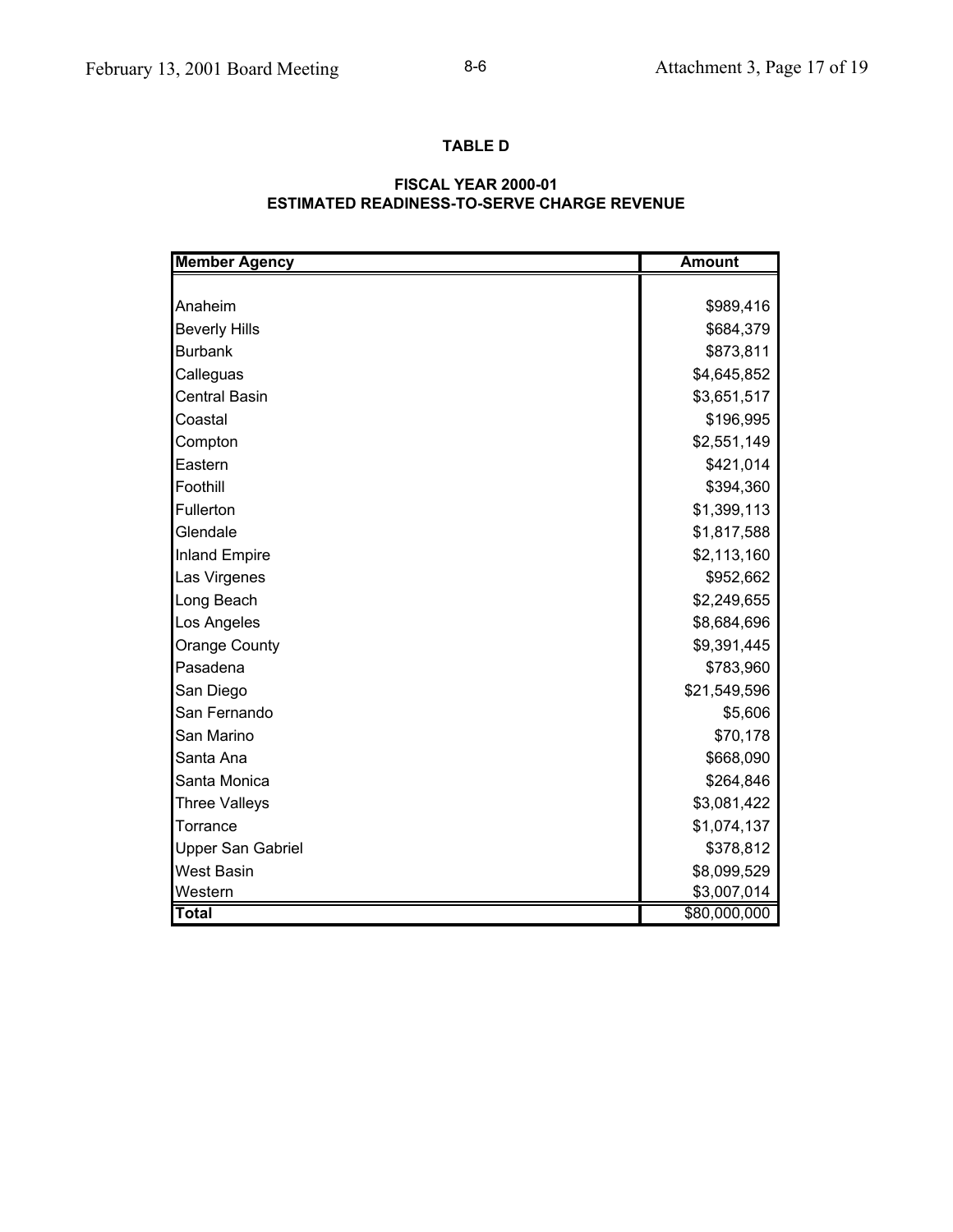#### **TABLE E**

#### **FISCAL YEAR 2000-01 ESTIMATED STANDBY CHARGE REVENUE**

|                                           |          |               | Estimates, see Notes a & b |                 |
|-------------------------------------------|----------|---------------|----------------------------|-----------------|
|                                           |          | <b>Total</b>  | <b>Number</b>              | <b>Gross</b>    |
|                                           |          | <b>Parcel</b> | <b>Of Parcels</b>          | <b>Revenues</b> |
| <b>Member Agencies</b>                    |          | Charge        | <b>Or Acres</b>            | (Dollars)       |
| <b>Beverly Hills</b>                      |          |               |                            |                 |
| <b>Burbank</b>                            | \$       | 14.20         | 28,099                     | \$399,012       |
| <b>Central Basin MWD</b>                  | \$       | 10.44         | 338,955                    | \$3,538,689     |
| Compton                                   | \$       | 8.92          | 18,108                     | \$161,526       |
| Foothill MWD                              | \$       | 10.28         | 30,160                     | \$310,042       |
| Glendale                                  | \$       | 12.23         | 44,530                     | \$544,607       |
| Las Virgenes MWD                          | \$       | 8.03          | 62,825                     | \$504,488       |
| Long Beach                                | \$       | 12.16         | 88,259                     | \$1,073,234     |
| Los Angeles                               |          |               |                            |                 |
| Pasadena                                  | \$       | 11.73         | 36,685                     | \$430,320       |
| San Fernando                              | \$       | 7.87          | 5,139                      | \$40,444        |
| San Marino                                | \$       | 8.24          | 4,973                      | \$40,976        |
| Santa Monica                              |          |               |                            |                 |
| Three Valleys MWD                         | \$       | 12.21         | 151,516                    | \$1,850,011     |
| Torrance                                  | \$       | 12.23         | 37,725                     | \$461,381       |
| Upper San Gabriel Valley MWD              | \$       | 9.27          | 208,833                    | \$1,935,877     |
| West Basin MWD                            |          |               |                            |                 |
| <b>Los Angeles County Total</b>           |          |               | 1,055,809                  | \$11,290,607    |
|                                           |          |               |                            |                 |
| Anaheim                                   | \$       | 8.55          | 68,367                     | \$584,534       |
| <b>Coastal MWD</b>                        | \$       | 11.60         | 85,578                     | \$992,709       |
| Fullerton                                 | \$       | 10.71         | 33,304                     | \$356,690       |
| MWD of Orange County                      | \$<br>\$ | 10.09         | 604,213                    | \$6,096,505     |
| Santa Ana                                 |          | 7.88          | 53,564<br>845,026          | \$422,086       |
| <b>Orange County Total</b>                |          |               |                            | \$8,452,524     |
| Eastern MWD                               | \$       | 6.94          | 376,205                    | \$2,610,863     |
| Pacific Century Homes Annexation          | \$       | 6.94          | 39                         | \$273           |
| Western MWD of Riverside Co. <sup>c</sup> | \$       | 9.23          | 355,375                    | \$3,280,377     |
| <b>Riverside County Total</b>             |          |               | 731,619                    | \$5,891,513     |
|                                           |          |               |                            |                 |
| Inland Empire UA                          | \$       | 7.59          | 222,106                    | \$1,685,784     |
| <b>San Bernardino County Total</b>        |          |               | 222,106                    | \$1,685,784     |
|                                           |          |               |                            |                 |
| Calleguas MWD                             | \$       | 9.58          | 246,916                    | \$2,365,453     |
| Ventura County Total                      |          |               | 246,916                    | \$2,365,453     |
|                                           |          |               |                            |                 |
| San Diego CWA                             | \$       | 11.51         | 1,062,175                  | \$12,225,636    |
| <b>San Diego County Total</b>             |          |               | 1,062,175                  | \$12,225,636    |
| <b>TOTAL</b>                              | \$       | 10.07         | 4,163,650                  | \$41,911,517    |

Notes: a. The revenues are only an estimate. Actual revenue collected could be less than

projected due to tax payment delinquencies.

b. Based on estimates as of 11/19/99 excepting Pacific Century Homes Annexation

c. Includes \$270 in revenue from parcels in Orange County